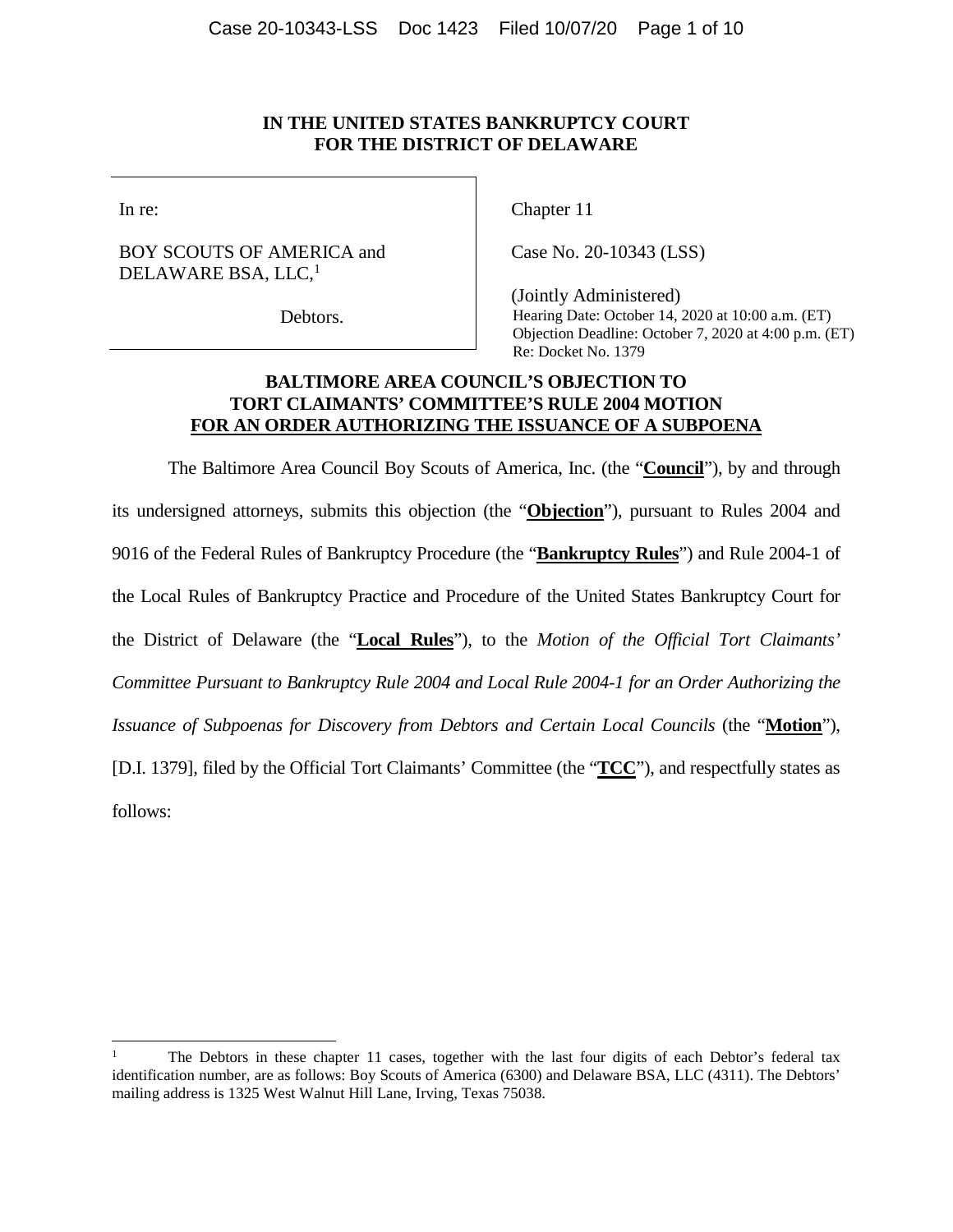#### **PRELIMINARY STATEMENT**

1. The TCC seems to be under the impression that each of the 250+ local councils of the Boy Scouts of America (the "**BSA**") *must* participate in any channeling injunction. From that starting point, the TCC believes that it should be permitted to obtain, and rummage through, each of 47 separate local council's records for the purpose of identifying unrestricted assets that *will be* contributed to support any such channeling injunction. The TCC has it wrong.

2. If, after November 16, 2020 (the "**Bar Date**"), a particular local council has no valid and enforceable claims asserted against it, that local council is unlikely to voluntarily participate in a channeling injunction. Actual, valid and enforceable claims are the driver in all of this—not the amount and nature of any particular local council's assets. The actual question before the Court is whether the TCC has demonstrated a basis to treat 47 local councils identically and issue 47 identical subpoenas to them, even if certain of those local councils have virtually no reason to participate in a channeling injunction. There is no basis or need for the TCC to obtain documents and information from a local council that is not subject to any valid and enforceable claims.

3. Here, the Council is not subject to a single pending abuse claim in any adjudicative body, including before a state or federal court. There is a reason for that: there are no valid and enforceable claims against the Council. For all of the TCC's assertions that its national advertising campaign has resulted in the submission of "thousands of claims," *see* Motion at ¶ 29, nothing has changed for the Council. Indeed, even if the TCC's efforts over the last several months have resulted in its gathering of dozens of claims against the Council, there will be no valid and enforceable claims against it—even before any evaluation of whether the claims have merit in the first instance. There is, therefore, no basis or need for the TCC to obtain documents and information from the Council to evaluate its "assets and liabilities to determine whether [it has] the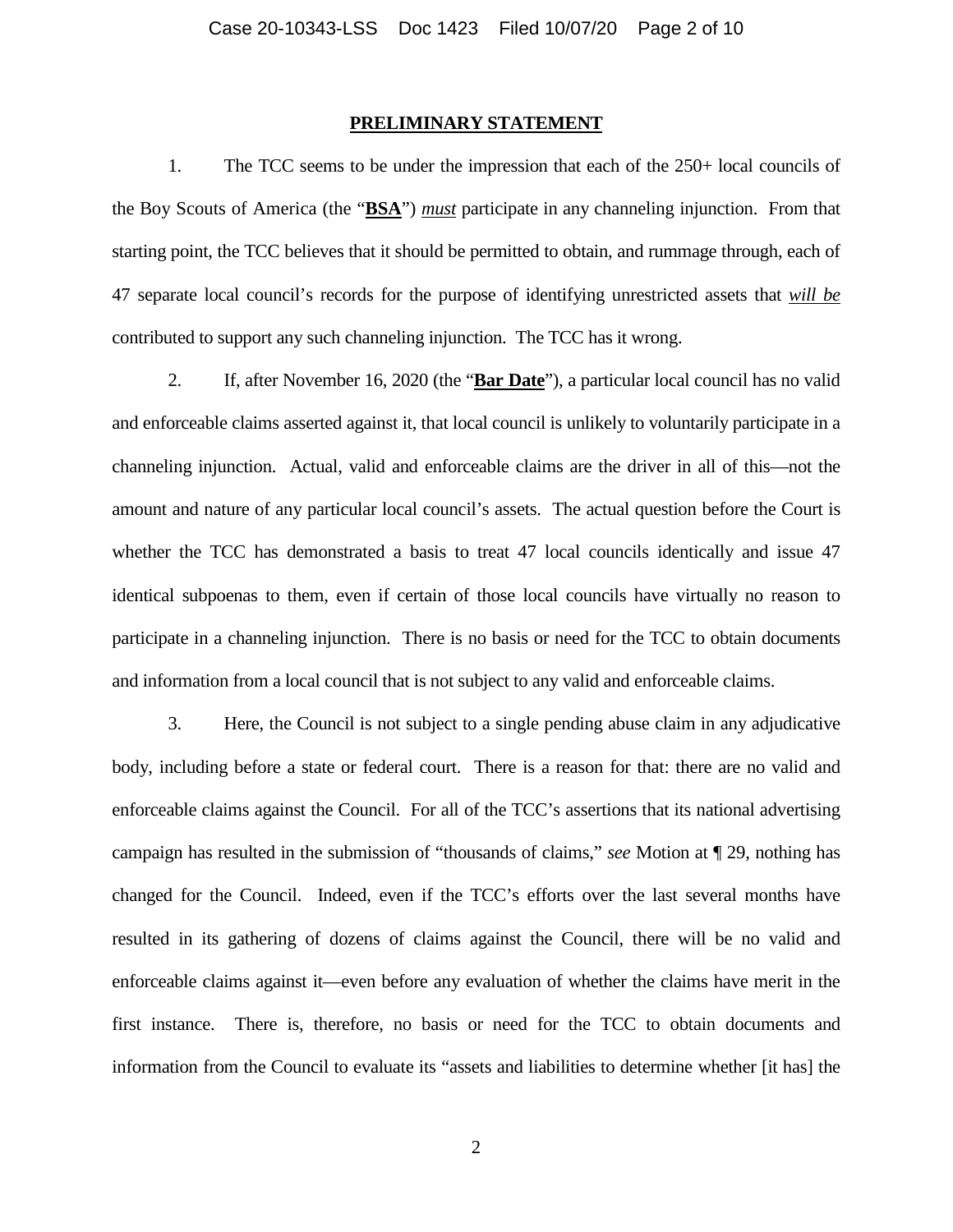### Case 20-10343-LSS Doc 1423 Filed 10/07/20 Page 3 of 10

means to provide a substantial contribution sufficient to support a channeling injunction." *See* Motion at  $\P$  2. There is similarly no basis or need for the TCC to "assess the factual and legal [grounds] for any claimed restriction [by the Council] for the purpose of making [its own] … financial assessment of [the Council]." *See id*. at ¶ 19. With only *in*valid and *un*enforceable claims against it, the Council will determine at the appropriate time whether to voluntarily participate in a channeling injunction and, if so, whether it has adequate assets to do so. The Court should deny the TCC's request for authority to issue a subpoena to the Council.

### **JURISDICTION AND VENUE**

4. The Court has jurisdiction over this matter pursuant to 28 U.S.C. §§ 157 and 1334, which is a core proceeding pursuant to 28 U.S.C. § 157(b). Venue of the above-captioned debtors' bankruptcy case is proper pursuant to 28 U.S.C. §§ 1408 and 1409.

5. The Council consents, pursuant to Local Rule 9013-1(h), to the entry of a final order by the Court in connection with the Motion to the extent that it is later determined that the Court, absent consent of the parties, cannot enter final orders or judgments in connection herewith consistent with Article III of the United States Constitution.

#### **BACKGROUND**

#### **A. CASE BACKGROUND**

6. On February 18, 2020 (the "**Petition Date**"), the BSA and Delaware BSA, LLC (together, the "**Debtors**") commenced these jointly-administered bankruptcy cases (the "**Bankruptcy Cases**").

7. On March 4, 2020, the United States Trustee formed the TCC.

8. The Council—a non-profit charitable entity formed under the laws of the State of Maryland—is not a party to these Bankruptcy Cases.

3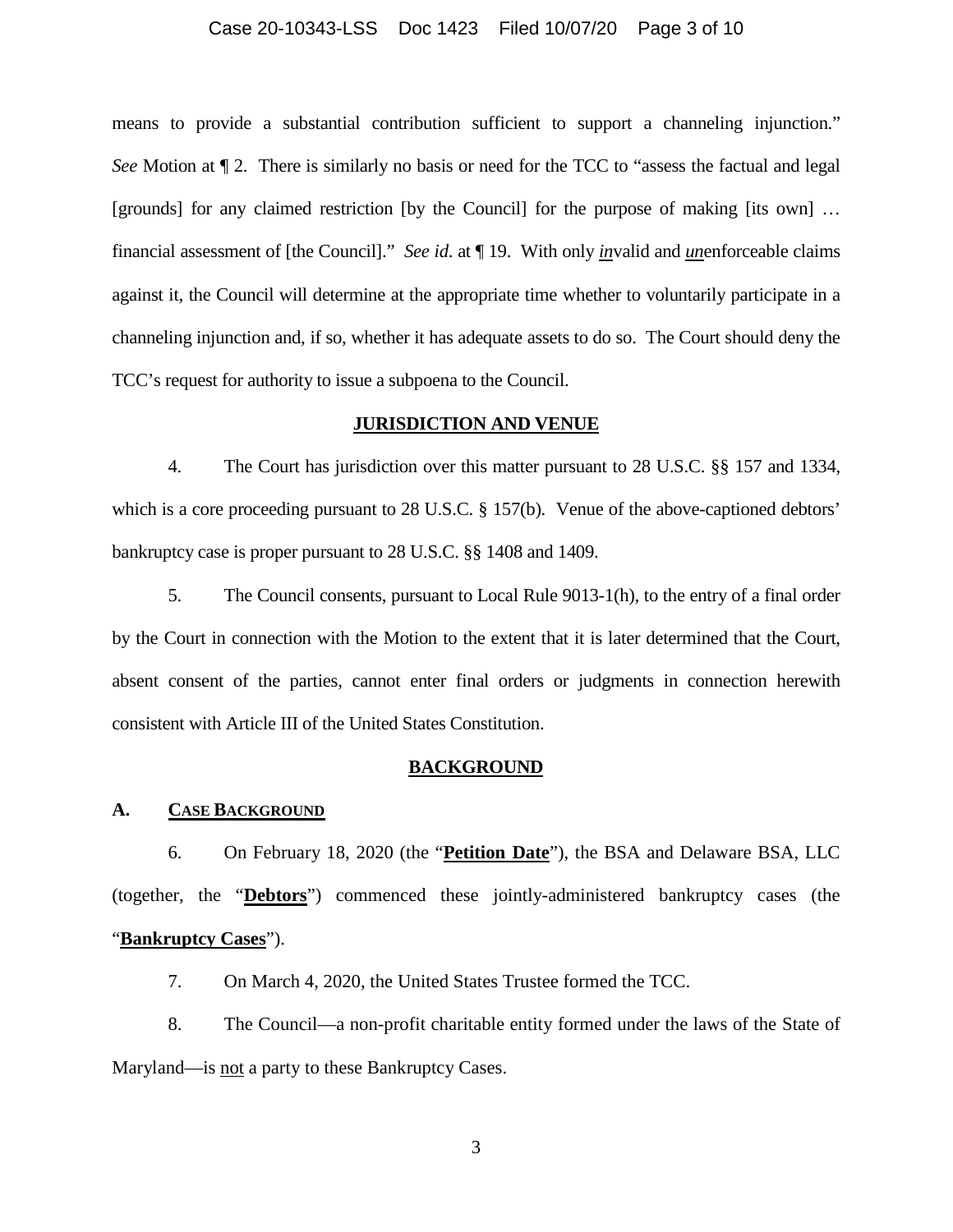## **B. THERE ARE NO PENDING ABUSE CLAIMS AGAINST THE NON-PARTY COUNCIL**

9. As the TCC acknowledges in its Motion, it seeks "Restricted Asset Information," "[Troop] Rosters" and "Insurance Policies" from local councils to assist in "formulating a plan," "analy[zing] … the abuse claims against the Local Councils," and determining whether "Local Councils have the means to provide a substantial contribution sufficient to support a channeling injunction" as a "source of recovery for … [claimants]." *See* Motion at ¶¶ 2, 3.

10. However, unlike other local councils, there are no abuse claims pending against the Council in any adjudicative body in any jurisdiction—including in the state and federal courts of Maryland. Among other reasons for the absence of any pending claims, the Council has multiple affirmative defenses that bar such claims as a matter of Maryland law. With no valid and enforceable claims against it, the Council need not participate in any "channeling injunction" or contribute assets as a "source of recovery for … [claimants]." *See* Motion at ¶¶ 2, 3. On the other hand, the Council may determine on its own initiative—at some point later in these Bankruptcy Cases—that it has the ability to contribute assets to a channeling injunction and elect to participate. Accordingly, the TCC's broad-brush rationale for seeking discovery from non-parties like the Council is misplaced and serves no basis for an Order authorizing the TCC to issue a subpoena to the Council.

### **C. THE NON-PARTY COUNCIL'S PRIOR VOLUNTARY PRODUCTIONS**

11. As the TCC acknowledges in its Motion, "certain of the [current subpoena targets already] have produced substantial documents to date." *See* Motion at 2 n.4. Although the Council is not a party to these Bankruptcy Cases, and although the Council has no valid or enforceable claims against it, the Council nevertheless has previously produced substantial information concerning its assets.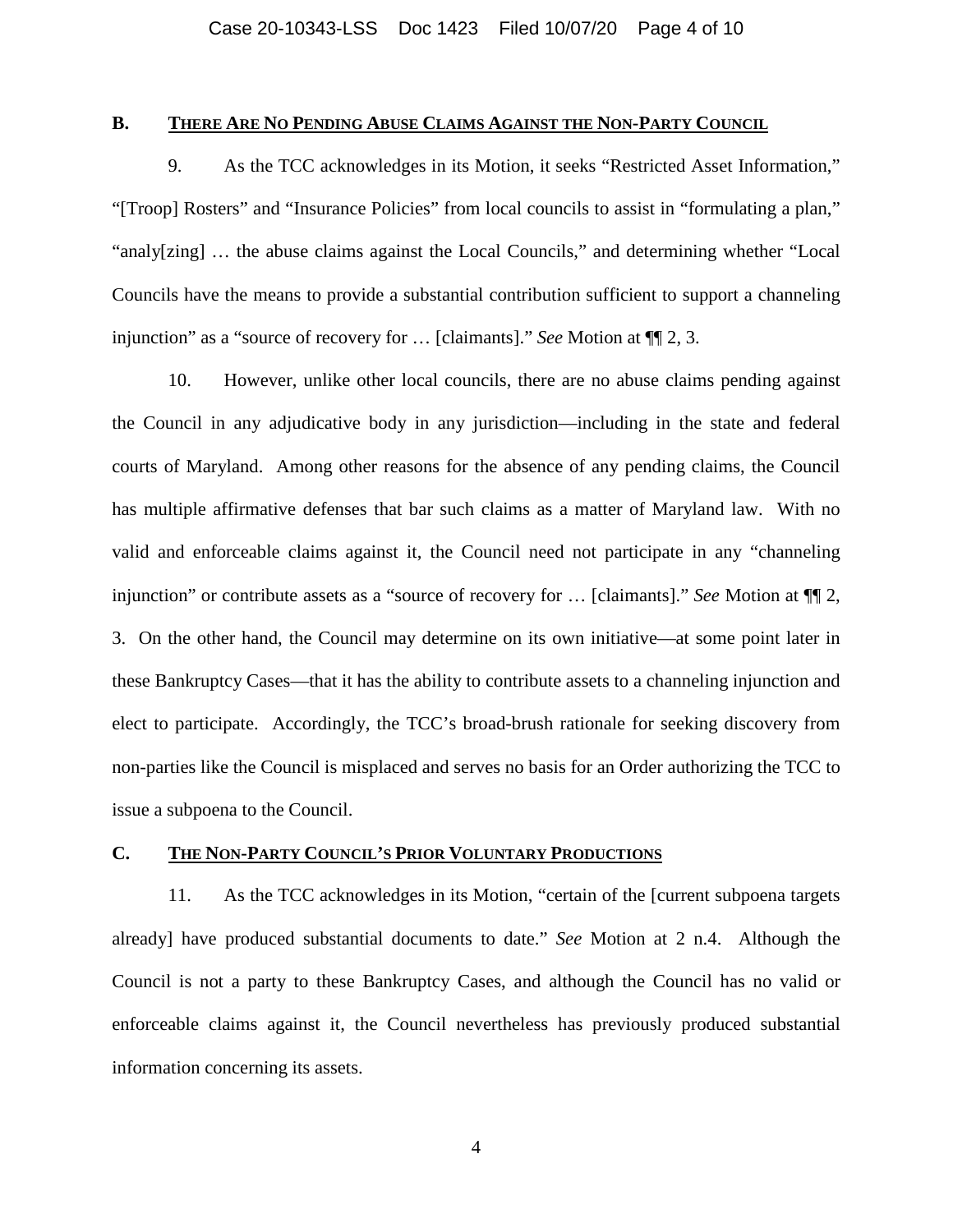### Case 20-10343-LSS Doc 1423 Filed 10/07/20 Page 5 of 10

12. *First*, at the outset of these Bankruptcy Cases, the Council voluntarily provided an asset schedule that details its interests in real property and restricted assets (the "**First Voluntary Production**"). The Council did not have to volunteer this information.

13. *Second*, on July 23, 2020, at the TCC's request, the Council voluntarily produced (i) documentation reflecting real property sales since July 15, 2014 and (ii) a copy of each of its leases with third parties in connection with real property owned by the Council (the "**Second Voluntary Production**"). Further, as a part of the Second Voluntary Production, the Council executed and delivered an *Acknowledgment and Agreement* (the "**Acknowledgement**"), pursuant to which it agreed, on a going-forward basis, to provide advance notice of (a) any action pertaining to future marketing, sales, transfers or leases of any real property, in addition to copies of any related documents, and (b) any sale or transfer of personal property outside of the ordinary course of business in excess of \$25,000, in addition to copies of any related documents.

14. The Council did not have to volunteer any of these productions or agree to notify anyone about future sales of property (which, in any event, have not occurred); rather, the Council agreed to submit documents and information in response to reasonable requests for same—to cooperate with the Debtors, the TCC and other parties to these Bankruptcy Cases.

### **D. THE TCC'S ONGOING HARASSMENT OF THE NON-PARTY COUNCIL**

15. Although the Council is not a party to these Bankruptcy Cases, and although the Council has no enforceable claims against it, and although the Council nevertheless has previously cooperated with requests and produced substantial information concerning its assets, the TCC continues to harass the Council through unreasonable demands for information. The TCC's most recent effort is the first before the Court. Through its Motion, the TCC seeks the Court's authority to issue a subpoena to the Council for unnecessary information.

5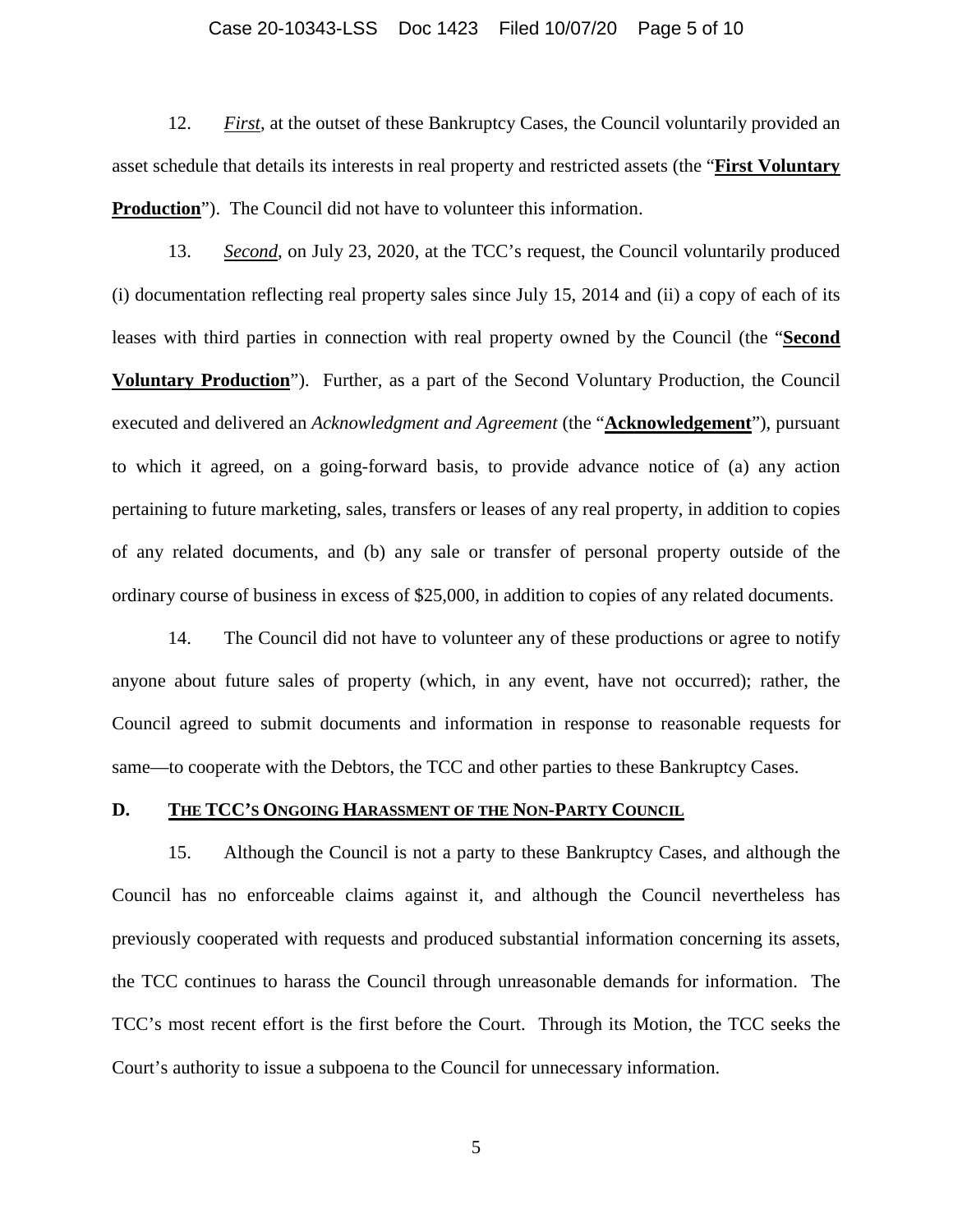### Case 20-10343-LSS Doc 1423 Filed 10/07/20 Page 6 of 10

16. Even after the Council made its First Voluntary Production, the TCC's attorneys sent a letter to the BSA's attorneys on May 19, 2020, demanding that the BSA obtain a burdensome set of documents and information from each local council concerning real property interests and leases.

17. Thereafter, the TCC's attorneys sent a letter directly to the Council on July 9, 2020 (rather than to the Council's undersigned attorneys, whose appearances have been entered in these Bankruptcy Cases since April 2020, *see* [D.I. 405]), *falsely* accusing the Council of seeking to encumber a real property asset, *wrongly* accusing the Council of violating the automatic stay, and *threatening* "swift legal consequences …." A simple telephone call would have obviated the need for such action, but that approach runs counter to the TCC's favored strategy of harassing non-party local councils, including those with no valid and enforceable claims against them, like the Council.

18. And even after the Council made its Second Voluntary Production, the TCC's attorneys sent a letter (again) directly to the Council on July 31, 2020, demanding information "about the funds necessary for [the Council] to obtain a channeling injunction" "to pay … each creditor who has a claim against [the Council]," even though there are no valid and enforceable claims against the Council.

19. Thereafter, the TCC's attorneys sent another letter (again) directly to the Council on September 4, 2020, attaching a document request seeking 42 categories and subcategories of documents and information dating back to 1950.

20. The Motion is the TCC's most recent attempt to bully and harass the Council.

6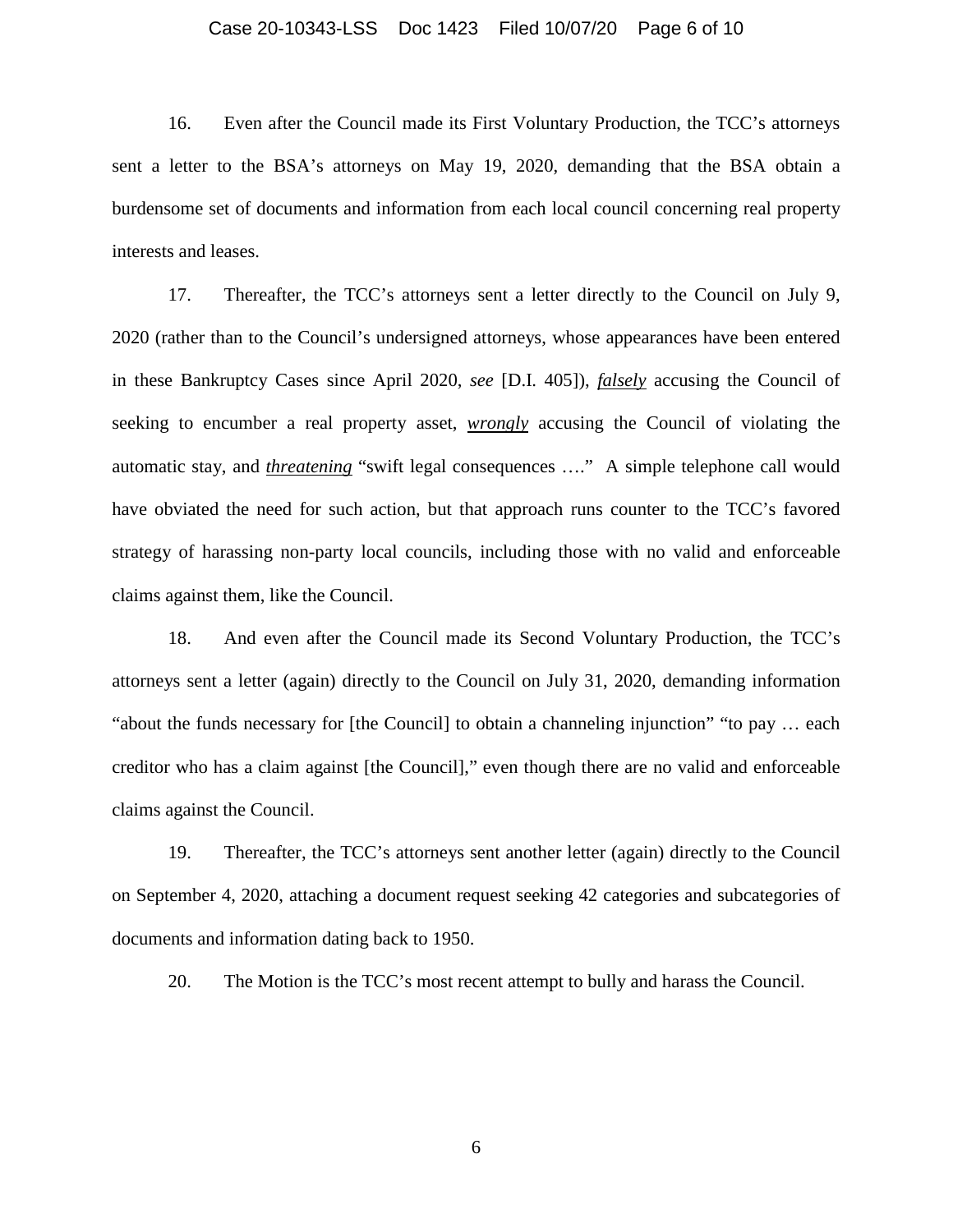#### **RELIEF REQUESTED**

21. By this Objection, the Council respectfully requests the Court to enter an order denying the Motion inasmuch as the TCC seeks authority to issue a subpoena to the Council. Further, the Council understands that the BSA, the Ad Hoc Committee of Local Councils of the BSA (the "**Ad Hoc Committee**") and other local councils may be filing responses to the Motion. The Council reserves the right to join in those additional challenges to the Motion.<sup>2</sup>

#### **BASIS FOR RELIEF**

22. "There are … limits to the use of Rule 2004 …." *In re Washington Mut., Inc.*, 408 B.R. 45, 50 (Bankr. D. Del. 2009). Significantly, "[i]t may not be used for purposes of abuse or harassment and it cannot stray into matters which are not relevant to the basic inquiry" of discovering assets. *Id*. (internal citations and quotation marks omitted); *see also In re Mathews*, No. 18-153-LPS, 2018 WL 5024167, at \*3 (D. Del. Oct. 17, 2018) (same). The party seeking Rule 2004 discovery "has the burden of showing good cause for the [discovery] it seeks." *In re Millennium Lab Holdings II, LLC*, 562 B.R. 614, 627 (Bankr. D. Del. 2016). "An investigation into the existence of … claims against non-debtor [t]hird [p]arties does not fall within the scope or purpose of Rule 2004 as it is not an investigation into the 'property or to the liabilities and financial condition of the debtor[.]'" *Id*. at 628 (quoting FED. R. BANKR. P. 2004(b)).

23. In its continuing pattern of bullying local councils throughout these Bankruptcy Cases, the TCC now asks the Court for authority to pursue unjustifiable discovery against the Council, even though there are no valid and enforceable claims against it. In its Motion, the TCC seeks authority to issue a subpoena to the Council for three categories of documents. *First*, it seeks "troop rosters" in advance of the Bar Date to broaden the "scope of abuse claims against

<sup>&</sup>lt;sup>2</sup> The Council reserves all rights to seek relief from any subpoena that the Court may authorize the TCC to issue to the Council.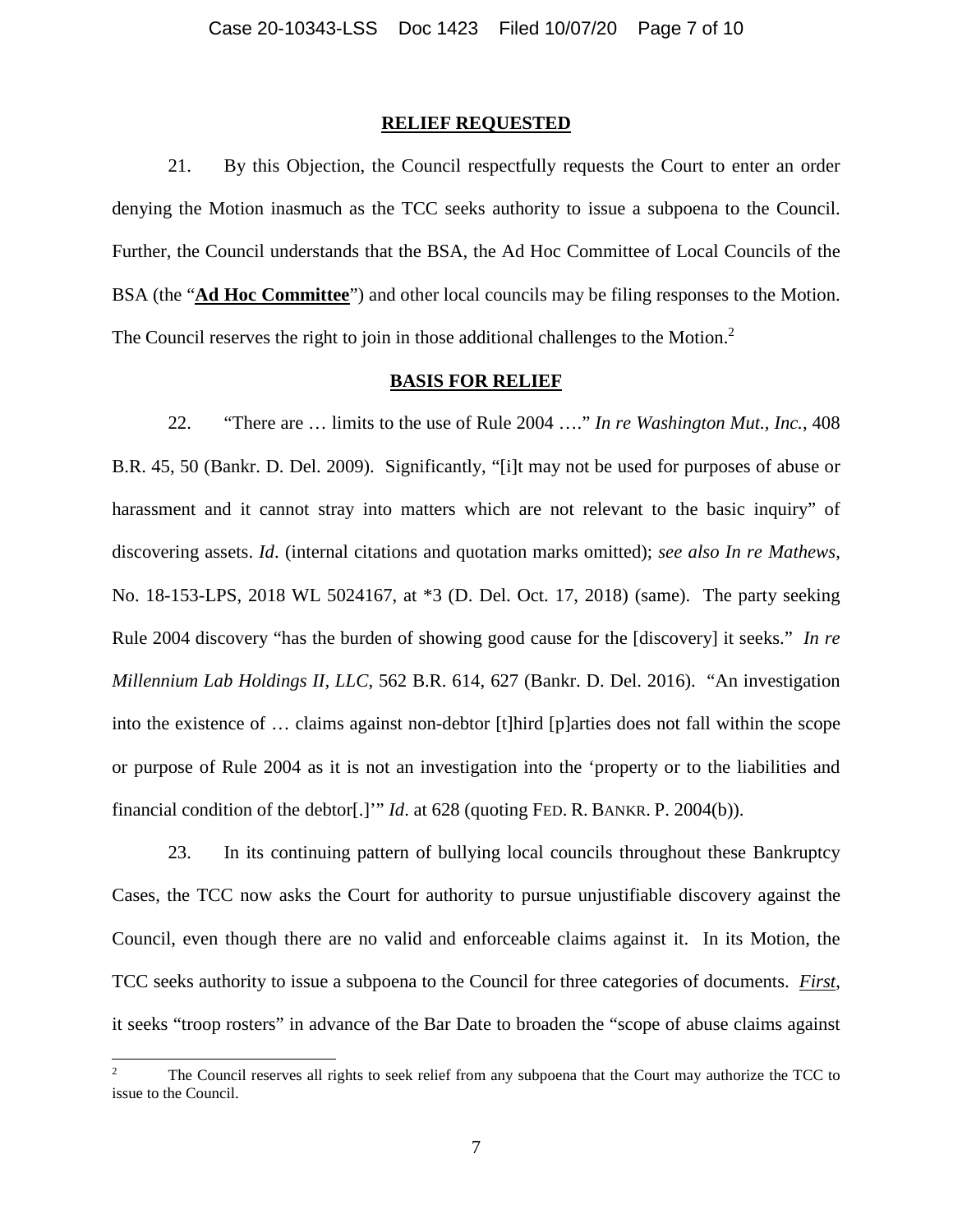### Case 20-10343-LSS Doc 1423 Filed 10/07/20 Page 8 of 10

… Local Councils …." *See* Motion at ¶¶ 1, 22. This is not a proper purpose of Rule 2004 discovery—especially in light of the extraordinary advertising campaign that the TCC has undertaken in this case to identify claims. *Second*, the TCC seeks insurance policies from local councils, *see* Motion at ¶¶ 35-37, even though local councils need no encouragement to report their discovery of any independently-obtained policies, and even though "the BSA … has retained an 'archivist' to assist in identifying [i]nsurance [p]olicies." *Id*. at ¶ 36. Thus, in addition to local councils' own investigations, an "archivist," paid by the estates, also is taking necessary steps to identify any lost-and-forgotten insurance policies.<sup>3</sup> There is no need for the TCC to issue a subpoena to the Council for this information.

24. *Third*, the TCC treats the 47 local council subpoena targets as though they are identically situated and seeks information about each of their "restricted assets" to independently "assess" those assets and "determine whether the Local Councils have the means to provide a substantial contribution sufficient to support a channeling injunction." *See id*. at ¶¶ 2, 19. The TCC also asserts that each of the 47 local council subpoena targets is "central to the resolution of these [Bankruptcy] Cases," *see id*. at ¶ 42, without explaining why the other 200+ local councils are not.

25. At the hearing on this Motion, the Council looks forward to hearing more from the TCC about how it devised its list of 47 local council subpoena targets. That answer will be revealing. But two things are known for sure right now: the list is not based on those local councils that are most likely to have valid and enforceable claims asserted against them and, if it is, the TCC inadvertently included the Council on that list.

26. Unlike other local councils, there are no abuse claims pending against the Council in any adjudicative body in any jurisdiction—including the state and federal courts of

<sup>&</sup>lt;sup>3</sup> The Council already has undertaken efforts to identify independently-obtained insurance policies and has not identified any. If it did, it would have advised the BSA and its archivist.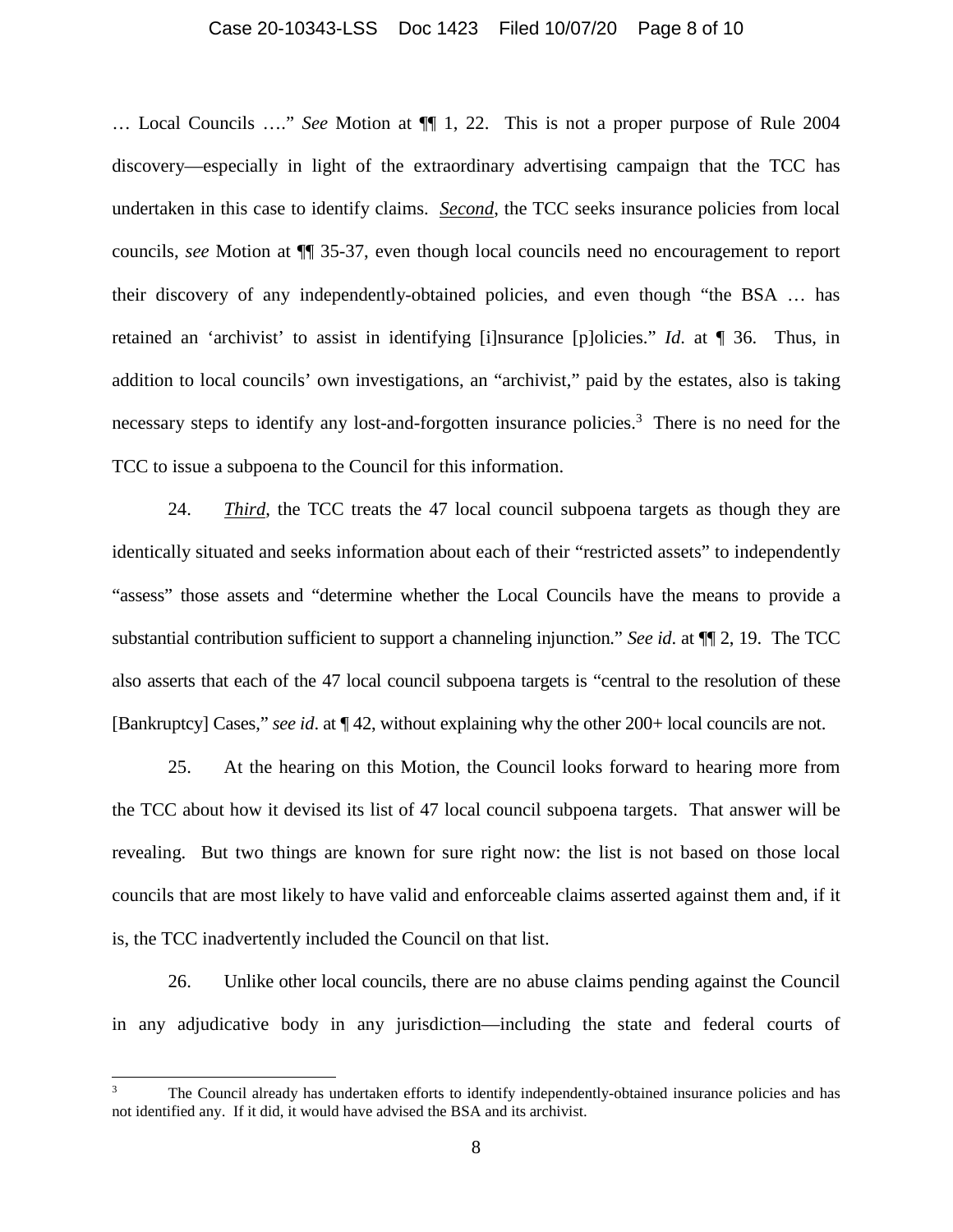## Case 20-10343-LSS Doc 1423 Filed 10/07/20 Page 9 of 10

Maryland—because there are no valid and enforceable claims against the Council. Local councils with pending claims against them may have a strong incentive to participate in a "channeling injunction" and contribute assets as a "source of recovery." *See* Motion at ¶¶ 2, 3. By contrast, the Council does not. And, in any event, if the Council later chooses to participate, it will be able to evaluate for itself whether and to what extent it has the ability to contribute assets. There is no basis for the TCC to obtain asset information from a non-party, like the Council, that has no demonstrable need to participate in a channeling injunction in these Bankruptcy Cases; that might explain why the TCC fails to offer the Court any authority for the proposition that it has the right to seek discovery from the Council under these circumstances.

27. The Court should deny the Motion to the extent the TCC seeks authority to issue a subpoena to the Council.<sup>4</sup>

#### **CONCLUSION**

28. For each of the foregoing reasons, the Council respectfully requests that the Court enter an Order denying the Motion with respect to the TCC's request for authority to issue a subpoena to the Council.

The TCC remarks in passing that "the BSA has the power to revoke or terminate the Local Councils' charters or let them expire by refusing to renew, which causes the Local Councils' assets to revert to BSA in accordance with the BSA's and Local Councils' by-laws and regulations." *See* Motion at ¶ 21. The TCC is wrong as a matter of law and, in any event, the TCC has misread the applicable corporate governance documents, including by-laws and regulations.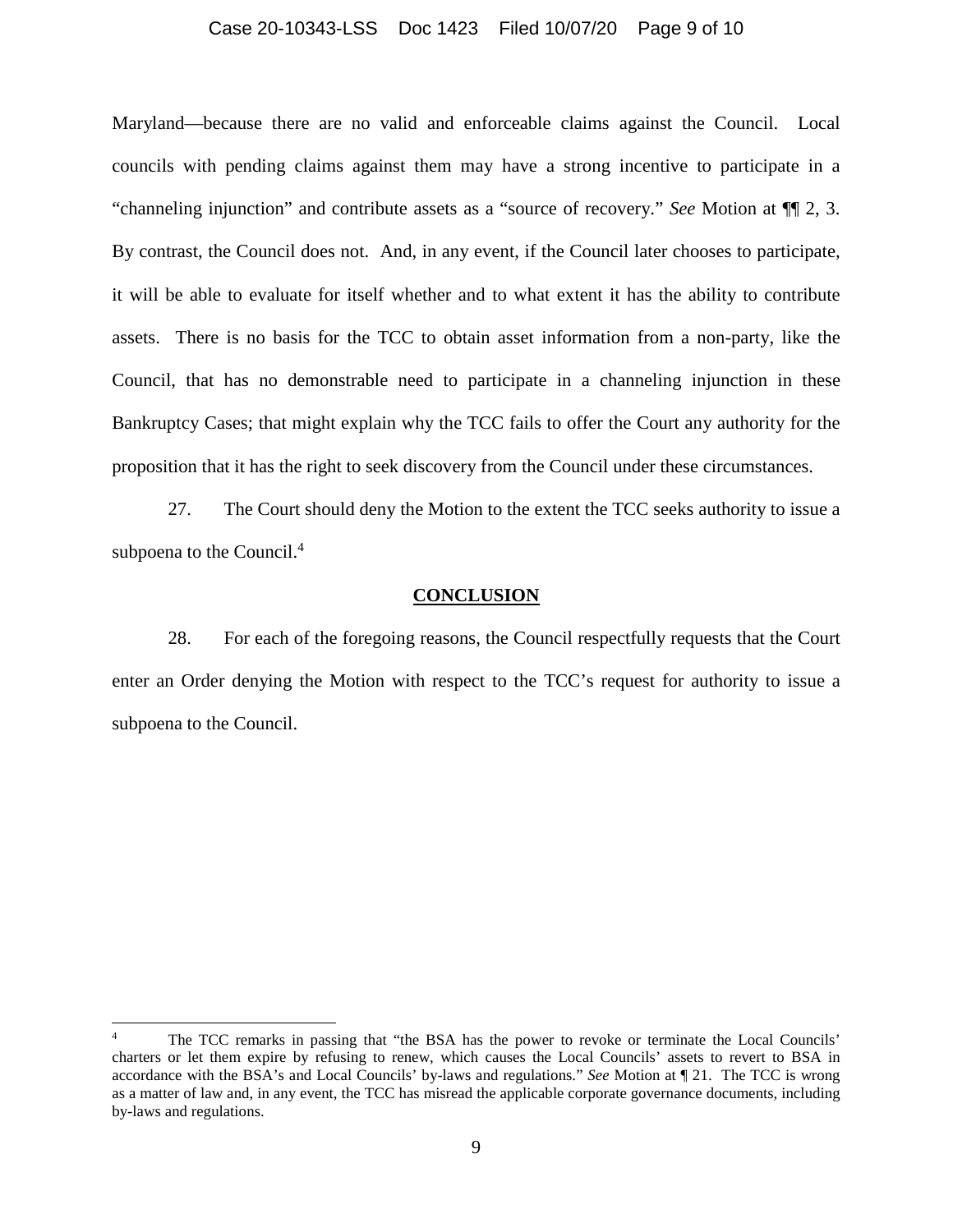Wilmington, DE

## Dated: October 7, 2020 WHITEFORD, TAYLOR & PRESTON LLC<sup>5</sup>

/s/ *Richard W. Riley*  Richard W. Riley. (DE ID 4052) The Renaissance Centre 405 N. King Street, Suite 500 Wilmington, Delaware 19801 Telephone: (302) 357-3265 Email: rriley@wtplaw.com

- and -

WHITEFORD TAYLOR & PRESTON LLP

Todd M. Brooks (*pro hac vice* admission pending) Seven Saint Paul Street Baltimore, MD, 21202-1636 Telephone: (410) 347-8700 Email: tbrooks@wtplaw.com

*Attorneys for the Baltimore Area Council Boy Scouts of America, Inc.* 

<sup>5</sup> Whiteford, Taylor & Preston LLC operates as Whiteford Taylor & Preston L.L.P. in jurisdictions outside of Delaware.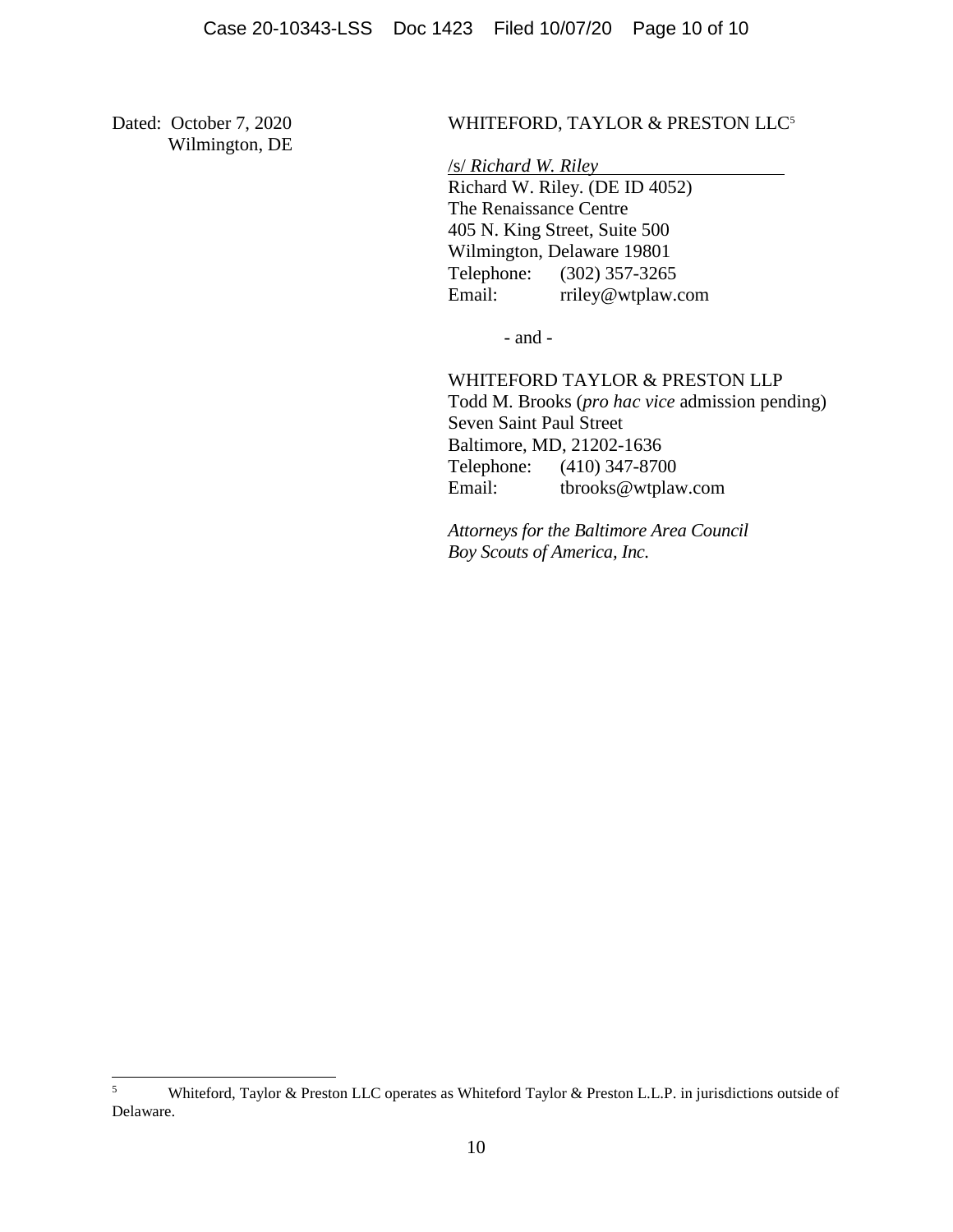# **CERTIFICATE OF SERVICE**

I, Richard W. Riley, do hereby certify that on October 7, 2020, I caused a copy of

the foregoing *Baltimore Area Council's Objection to Tort Claimants' Committee's Rule 2004 Motion for an Order Authorizing the Issuance of a Subpoena* to be served on the individuals listed on the attached service list by e-mail.

> */s/ Richard W. Riley*  Richard W. Riley (DE No. 4052)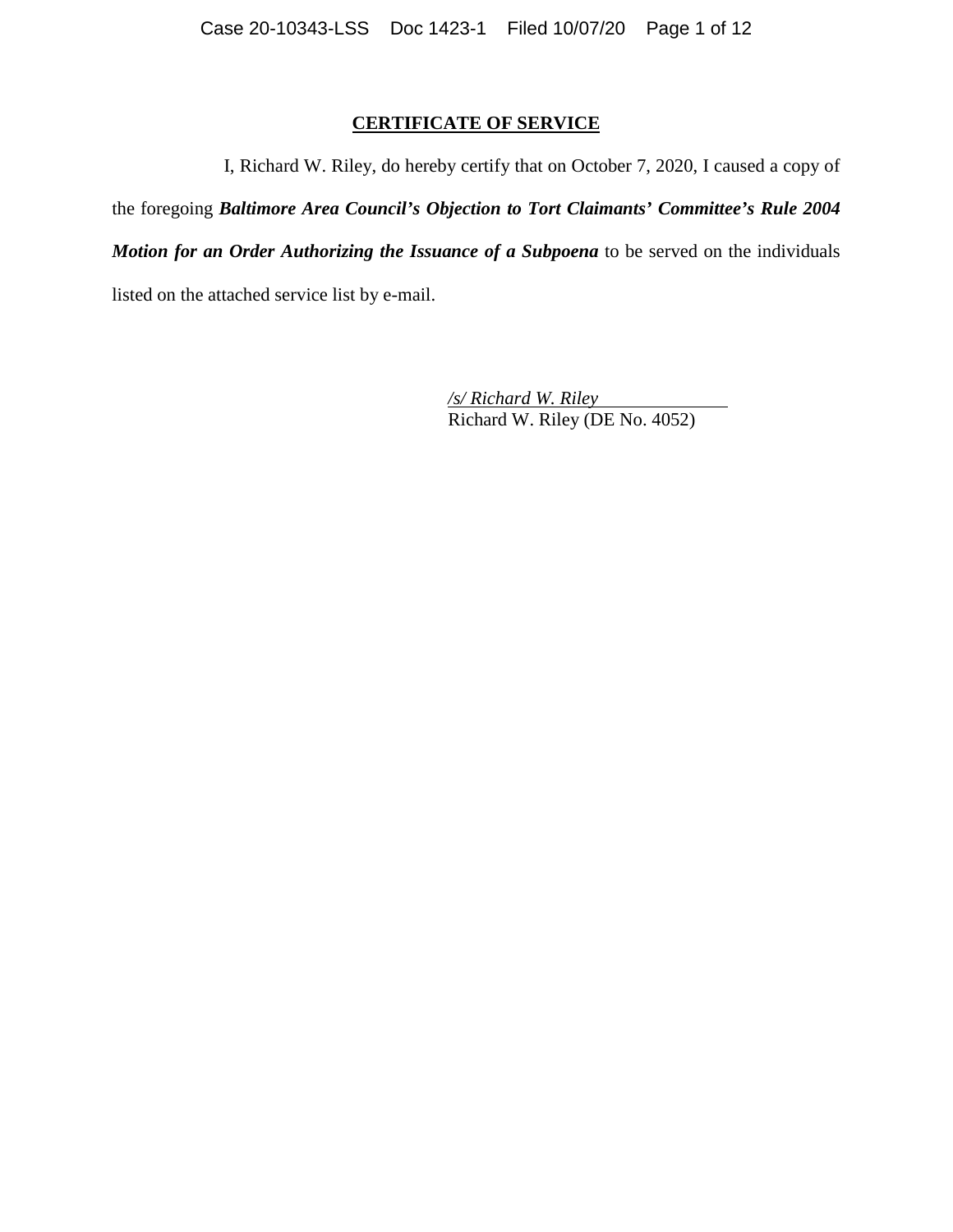#### **SERVICE LIST**

James I. Stang, Esq. Robert B. Orgel, Esq. James O'Neill, Esq. John W. Lucas, Esq. John A. Morris, Esq. Linda Cantor, Esq. Kenneth Brown, Esq. Ilan Scharf, Esq. Pachulski Stang Ziehl & Jones LLP 919 North Market Street, 17th Floor Wilmington, DE 19801 Email: jstang@pszjlaw.com; jo'neill@pszjlaw.com; rorgel@pszjlaw.com; jlucas@pszjlaw.com; jmorris@pszjlaw.com; lcantor@pszjlaw.com; kbrown@pszjlaw.com; ischarf@pszlaw.com

Thomas A. Labuda, Esq. Michael C. Andolina, Esq. Matthew E. Linder, Esq. Karim Basaria, Esq. Blair M. Warner, Esq. Sidley Austin One South Dearborn Street Chicago, IL 60603 Email: tlabuda@sidley.com; mandolina@sidley.com; mlinder@sidley.com; kbasaria@sidley.com; blair.warner@sidley.com

Patricia Kelly, CFO Cassandra Burton Craig Fessenden Pension Benefit Guaranty Corp. 1200 K Street NW Washington, DC 20005 Email: kelly.patricia@pbgc.gov; burton.cassandra@pbgc.gov; fessenden.craig@pbgc.gov

David L. Buchbinder, Esq. Hannah Mufson McCollum, Esq. Office of the United States Trustee for the District of Delaware J. Caleb Boggs Federal Building 844 North King Street, Suite 2207 Lockbox #35 Wilmington, DE 19801 Pachulski Stang Ziehl & Jones LLP 919 North Market Street, 17th Floor P.O. Box 8705, Wilmington, DE 19899-8705 Email: david.l.buchbinder @usdoj.gov; hannah.mccollum@usdoj.gov

Jessica C. Boelter, Esq. Sidley Austin 787 Seventh Avenue New York, NY 10019 Email: jboelter@sidley.com

Derek C. Abbott, Esq., Andrew R. Remming, Esq. Eric Moats, Esq. Paige Noelle Topper, Esq. Morris, Nichols, Arsht & Tunnell 1201 N. Market Street Wilmington, DE 19899 Email: dabbott@mnat.com; aremming@mnat.com; emoats@mnat.com; ptopper@mnat.com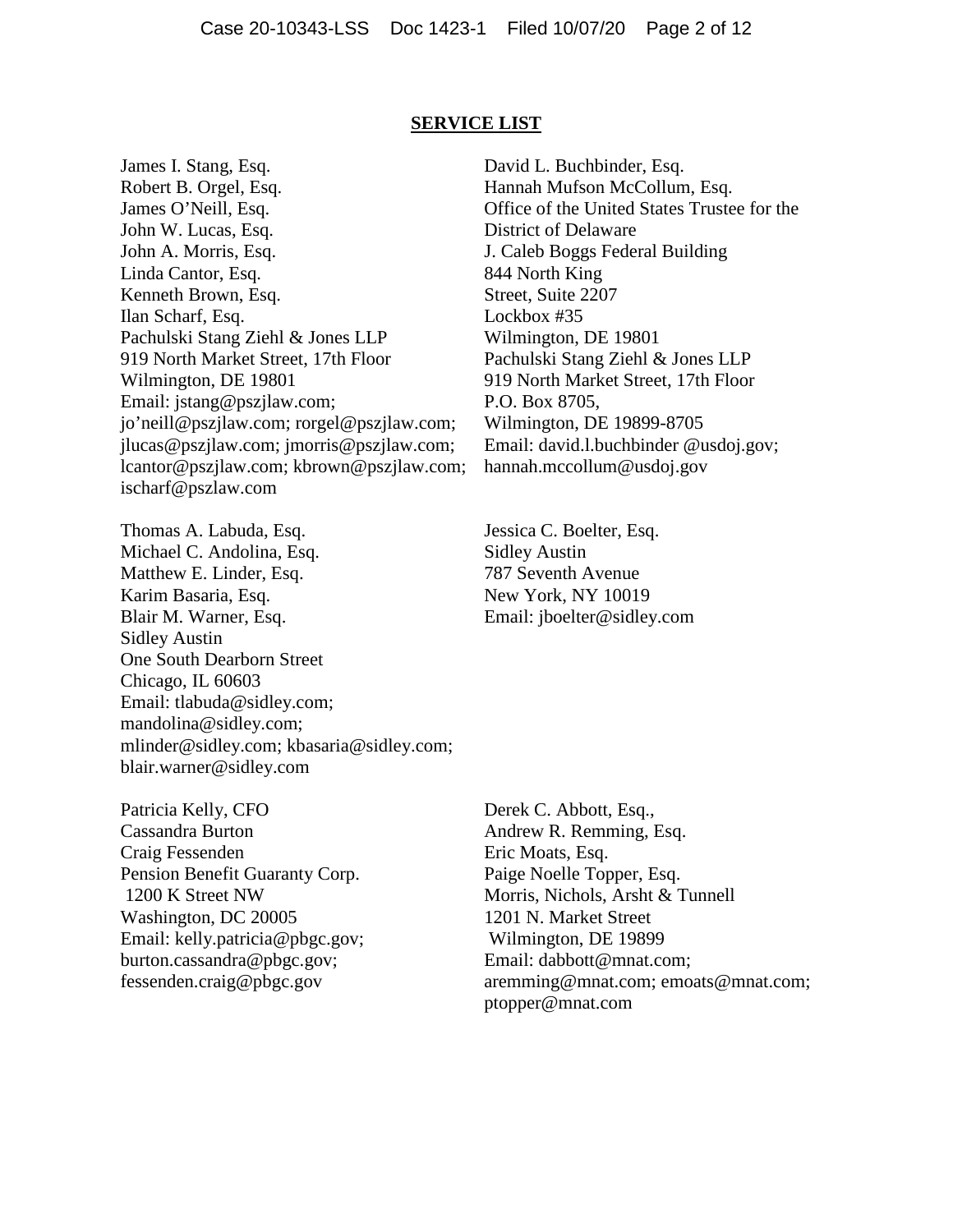Tad Thomas, Esq. Louis C. Schneider, Esq. Thomas Law Office, PLLC 9418 Norton Commons Blvd, Suite 200 Louisville, KY 40059 Email: tad@thomaslawoffices.com; lou.schneider@thomaslawoffices.com

Jan T. Perkins, Esq. Baker Manock & Jensen, PC 5260 N Palm Ave, Suite 421 Fresno, CA 93704 Email: jperkins@bakermanock.com

Jason P. Hood, Esq. Davies Hood PLLC 22 N. Front Street, Suite 620 Memphis, TN 38103-2100 Email: jason.hood@davieshood.com

Thomas S. Neuberger, Esq. Stephen J. Neuberger, Esq. The Neuberger Firm 17 Harlech Drive Wilmington, DE 19807 Email: tsn@neubergerlaw.com sjn@neubergerlaw.com

Louis R. Strubeck, Jr., Esq. Norton Rose Fulbright US LLP 1301 Avenue of the Americas New York, NY 10019-6022 Email: louis.strubeck@nortonrosefulbright.com

Jeffrey E Bjork, Esq. Kimberly A Posin, Esq. Nicholas J Messana, Esq. Latham & Watkins LLP 355 S Grand Ave, Suite 100 Los Angeles, CA 90071-1560 Email: jeff.bjork@lw.com; kim.posin@lw.com; nicholas.messana@lw.com

Todd C. Jacobs, Esq. Bradley Riley Jacobs PC 320 W Ohio Street, Suite 3W Chicago, IL 60654 Email: tjacobs@bradleyriley.com

Daniel W. Van Horn, Esq. Butler Snow LLP P.O. Box 171443 Memphis, TN 38187-1443 Email: danny.vanhorn@butlersnow.com

Eric Lopez Schnabel, Esq. Alessandra Glorioso, Esq. Dorsey & Whitney LLP 300 Delaware Ave, Suite 1010 Wilmington, DE 19801 Email: schnabel.eric@dorsey.com; glorioso.alessandra@dorsey.com

Bruce R Ewing, Esq. Dorsey & Whitney LLP 51 W 52nd Street New York, NY 10019 Email: ewing.bruce@dorsey.com

Margaret M. Anderson, Esq. Fox Swibel Levin & Carroll LLP 200 W Madison Street, Suite 3000 Chicago, IL 60606 Email: panderson@foxswibel.com

Raeann Warner, Esq. Thomas Crumplar, Esq. Jacobs & Crumplar, P.A. 750 Shipyard Drive, Suite 200 Wilmington, DE 19801 Email: raeann@jcdelaw.com; tom@jcdelaw.com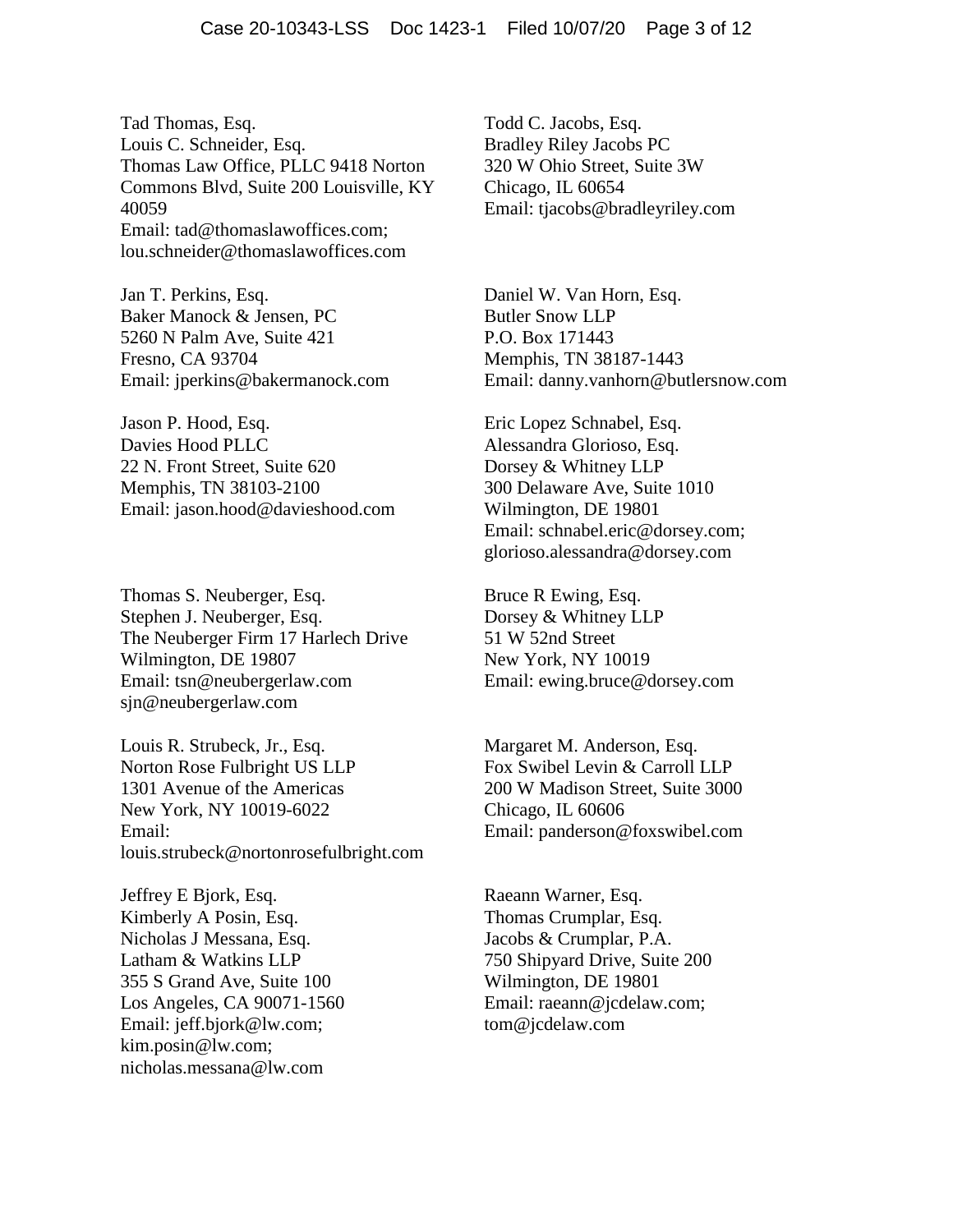Adam J Goldberg, Esq. Latham & Watkins LLP 885 3rd Ave New York, NY 10022-4834 Email: adam.goldberg@lw.com

Brya M. Keilson, Esq. Morris James LLP 500 Delaware Ave, Suite 1500 Wilmington, DE 19801 Email: bkeilson@morrisjames.com

Louis Strubeck, Esq. Kristian Gluck, Esq. Ryan Manns, Esq. Norton Rose Fulbright US LLP 2200 Ross Ave, Suite 3600 Dallas, TX 75201-7932 Email: louis.strubeck@nortonrosefulbright.com; kristian.gluck@nortonrosefulbright.com; ryan.manns@nortonrosefulbright.com

David M. Fournier, Esq. Marcy J. McLaughlin Smith, Esq. Troutman Pepper Hamilton Sanders LLP 1313 Market Street, Suite 5100 P.O. Box 1709 Wilmington, DE 19899-1709 Email: david.fournier@troutman.com; marcy.smith@troutman.com

Michael Merchant, Esq. Brett Haywood, Esq. Richards, Layton & Finger, PA One Rodney Square 920 N King Street Wilmington, DE 19801 Email: merchant@rlf.com; haywood@rlf.com

Harris B. Winsberg, Esq. Matthew G. Roberts, Esq. Troutman Pepper Hamilton Sanders LLP 600 Peachtree Street NE, Suite 3000 Atlanta, GA 30308 Email: harris.winsberg@troutman.com; matthew.roberts2@troutman.com

John P. Dillman, Esq. Linebarger Goggan Blair & Sampson, LLP P.O. Box 3064 Houston, TX 77253-3064 Email: houston\_bankruptcy@publicans.com

Elizabeth Weller, Esq. Linebarger Goggan Blair & Sampson, LLP 2777 N. Stemmons Freeway, Suite 1000 Dallas, TX 75207 Email: dallas.bankruptcy@publicans.com

Paul W Carey, Esq. Mirick, O'Connell, DeMallie & Lougee, LLP 100 Front Street Worcester, MA 01608 Email: pcarey@mirickoconnell.com

Kate P Foley, Esq. Mirick, O'Connell, DeMallie & Lougee, LLP 1800 W Park Drive, Suite 400 Westborough, MA 01581 Email: kfoley@mirickoconnell.com

John Stump, Esq. Steptoe & Johnson PLLC Chase Tower - Eighth Floor 707 Virginia Street E. Charleston, WV 25301 Email: john.stump@steptoe-johnson.com

Eric S. Goldstein, Esq. Shipman & Goodwin LLP One Constitution Plaza Hartford, CT 06103-1919 Email: egoldstein@goodwin.com; bankruptcy@goodwin.com; bankruptcyparalegal@goodwin.com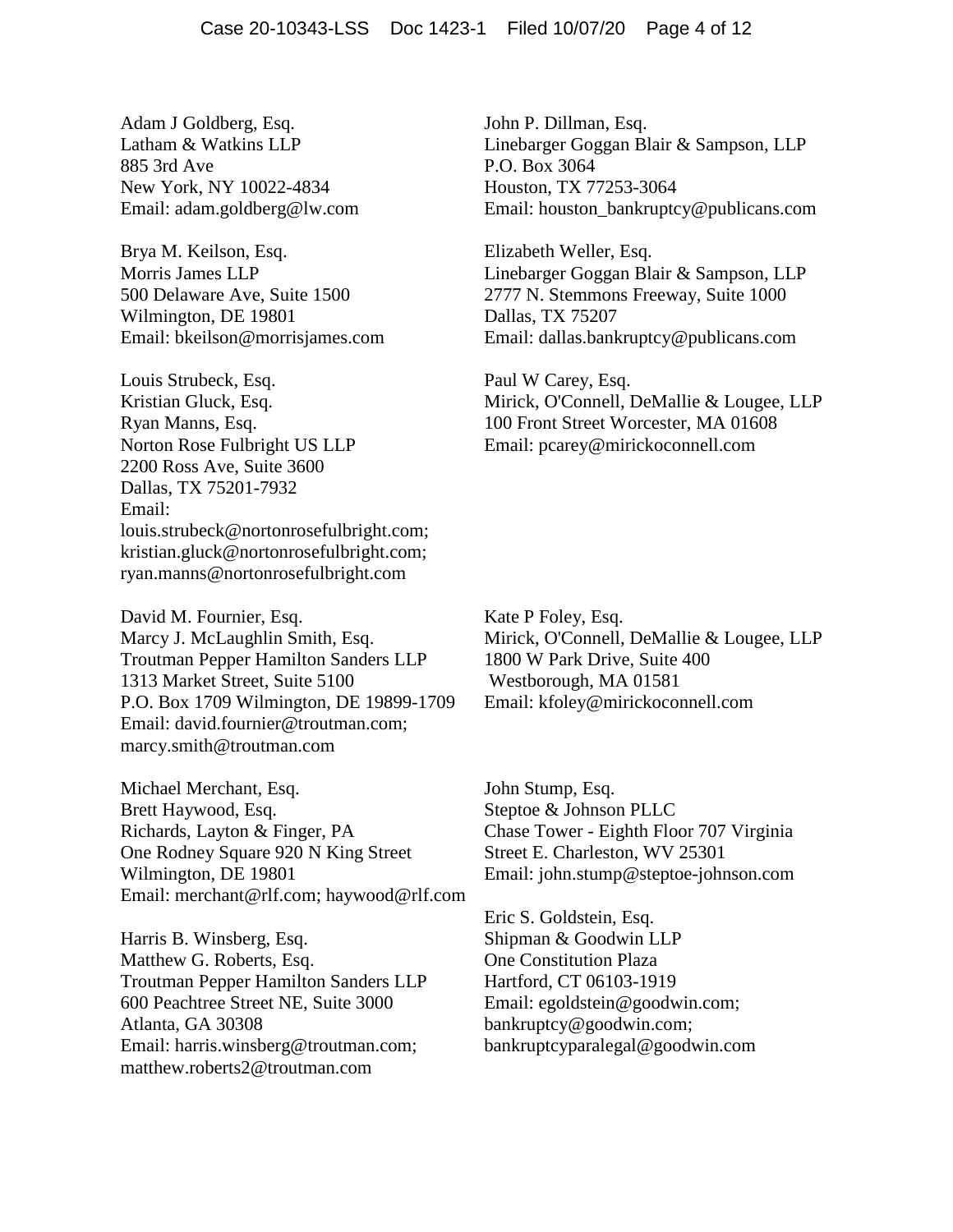Richard Mason, Esq. Douglas Mayer, Esq. Joseph C. Celentino, Esq. Wachtell, Lipton, Rosen & Katz 51 W 52nd Street New York, NY 10019 Email: rgmason@wlrk.com; dkmayer@wlrk.com; jccelentino@wlrk.com

Synchrony Bank c/o Valerie Smith PRA Receivables Management, LLC PO Box 41021 Norfolk, VA 23541 Email: claims@recoverycorp.com

Matthew Ward, Esq. Morgan Patterson, Esq. Womble Bond Dickinson (US) LLP 1313 N Market Street, Suite 1200 Wilmington, DE 19801 Email: matthew.ward@wbd-us.com; morgan.patterson@wbd-us.com

James L. Patton, Jr., Esq. Robert Brady, Esq. Edwin Harron, Esq. Young Conaway Stargatt & Taylor Rodney Square 1000 N King Street Wilmington, DE 19801 Email: jpatton@ycst.com; rbrady@ycst.com; eharron@ycst.com

Richard J. Bernard, Esq. Foley & Lardner LLP 90 Park Avenue New York, NY 10016 Email: rbernard@foley.com

Patrick A. Jackson, Esq. Faegre Drinker Biddle & Reath LLP 222 Delaware Avenue, Suite 1410 Wilmington, DE 19801-1621 Email: patrick.jackson@faegredrinker.com David C. Weiss, Esq. US Attorney for Delaware Hercules Building 1313 N. Market Street, Suite 400 Wilmington, DE 19801 Email: usade.ecfbankruptcy@usdoj.gov

Riley C. Walter, Esq. Wanger Jones Helsley, PC. 265 E River Park Circle, Suite 310 Fresno, CA 93720 Email: rwalter@wjhattorneys.com

Victor Vilaplana, Esq. Foley & Lardner LLP 3579 Valley Centre Drive, Suite 300 San Diego, CA 92130 Email: vavilaplana@foley.com

Missouri Department of Revenue Bankruptcy Unit General Counsel's Office 301 W. High Street, Room 670 PO Box 475 Jefferson, City, MO 65105-0475 Email: deecf@dor.mo.gov

Bruce W. Leaverton, Esq. Karr Tuttle Campbell, P.S. 701 Fifth Avenue, Suite 3300 Seattle, WA 98104 Email: bleaverton@karrtuttle.com

Jay Jaffe, Esq. Faegre Drinker Biddle & Reath LLP 600 E. 96th Street, Suite 600 Indianapolis, IN 46240 Email: jay.jaffe@faegredrinker.com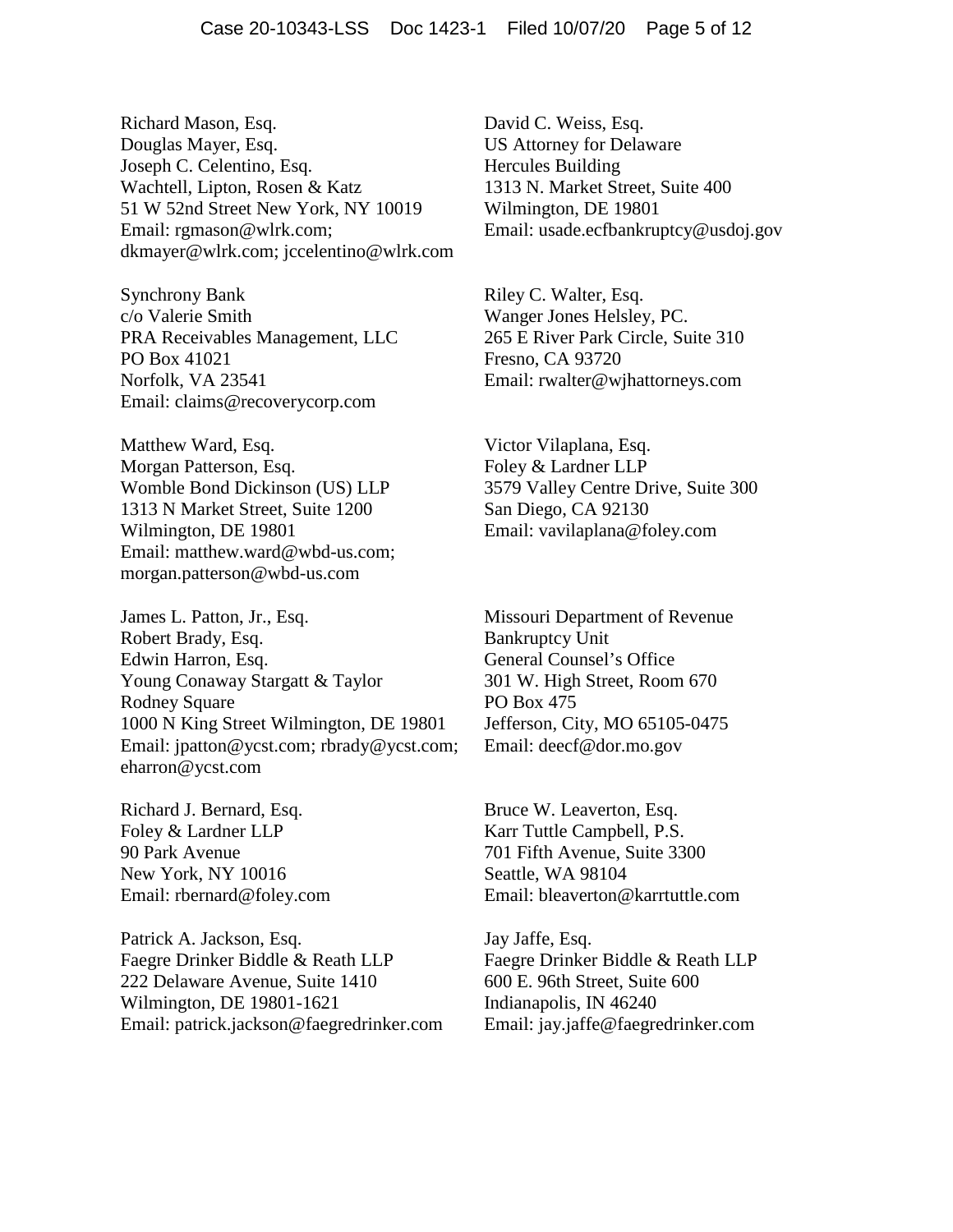Deb Secrest Commonwealth of Pennsylvania Department of Labor and Industry Collections Support Unit 651 Boas Street, Room 925 Harrisburg, PA 17121 Email: ra-li-ucts-bankrupt@state.pa.us

Jeffrey R. Waxman, Esq. Eric J. Monzo, Esq. Morris James LLP 500 Delaware Ave, Suite 1500 Wilmington, DE 19801 Email: jwaxman@morrisjames.com; emonzo@morrisjames.com

Deirdre M. Richards, Esq. Fineman Krekstein & Harris P.C. 1300 N. King Street Wilmington, DE 19801 Email: drichards@finemanlawfirm.com

Paul A. Fanning, Esq. Ward and Smith, P.A. PO Box 8088 Greenville, NC 27835-8088 Email: paf@wardandsmith.com

Susan N.K. Gummow, Esq. Igor Shleypak, Esq. Foran Glennon Palandech Ponzi & Rudloff, P.C. 222 N. LaSalle Street, Suite 1400 Chicago, IL 60614 Email: sgummow@fgppr.com; ishleypak@fgppr.com

James P. Ruggeri, Esq. Joshua D. Weinberg, Esq. Michele Backus Konigsberg, Esq. Abigail W. Williams, Esq. Shipman & Goodwin LLP 1875 K Street, NW, Suite 600 Washington, DC 20006-1251 Email: jruggeri@goodwin.com; jweinberg@goodwin.com; mbackus@goodwin.com; awilliams@goodwin.com; bankruptcy@goodwin.com; bankruptcyparalegal@goodwin.com

Angela Z. Miller, Esq. Phillips Lytle LLP One Canalside 125 Main Street Buffalo, NY 14203 Email: amiller@phillipslytle.com

Tara LeDay, Esq. McCreary, Veselka, Bragg & Allen, P.C. PO Box 1269 Round Rock, TX 78680 Email: tleday@mvbalaw.com

Bradley L. Rice, Esq. Nagel and Rice LLP 103 Eisenhower Parkway Roseland, NJ 07068 Email: brice@nagelrice.com

Mark L. Desgrosseilliers, Esq. Chipman, Brown, Cicero & Cole, LLP Hercules Plaza 1313 North Market Street, Suite 5400 Wilmington, DE 19801 Email: desgross@chipmanbrown.com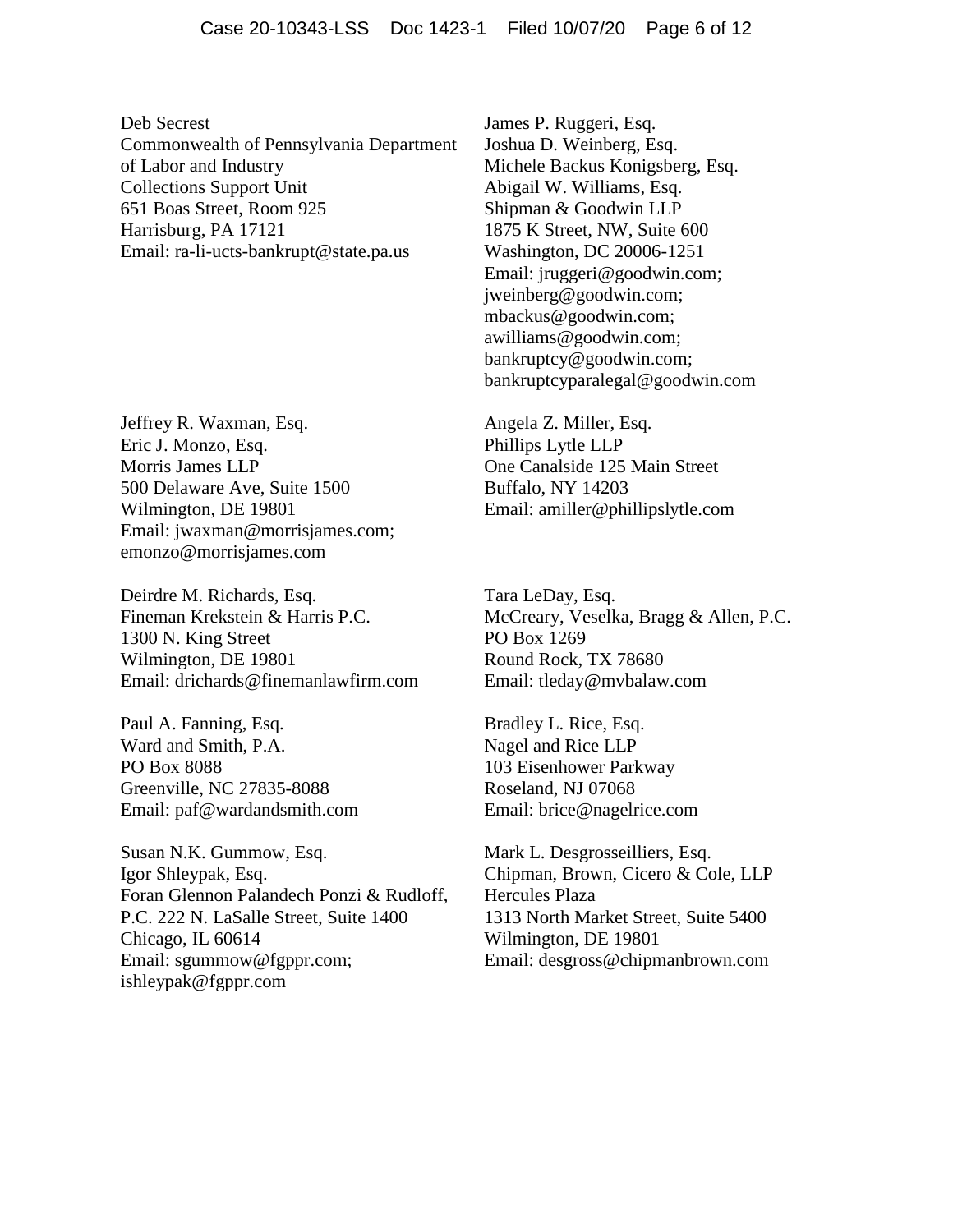Craig Goldblatt, Esq. Wilmer Cutler Pickering Hale and Dorr LLP 1875 Pennsylvania Avenue, NW Washington, DC 20006 Email: craig.goldblatt@wilmerhale.com

Thomas Moers Mayer, Esq. Rachael Ringer, Esq. David E. Blabey, Jr., Esq. Jennifer R. Sharret, Esq. Megan M. Wasson, Esq. Kramer Levin Naftalis & Frankel LLP 1177 Avenue of the Americas New York, NY 10036 Email: tmayer@kramerlevin.com; rringer@kramerlevin.com; dblabey@kramerlevin.com; jsharret@kramerlevin.com; mwasson@kramerlevin.com

Kurt F. Gwynne, Esq. Katelin A Morales, Esq. Reed Smith LLP 1201 N. Market Street, Suite 1500 Wilmington, DE 19801 Email: kgwynne@reedsmith.com; kmorales@reedsmith.com Joseph H. Lemkin, Esq. Stark & Stark, P.C. PO Box 5315 Princeton, NJ 08543 Email: jlemkin@stark-stark.com

Gerald D. Jowers, Jr., Esq. Janet, Janet & Scuggs, LLC 500 Taylor Street, Suite 301 Columbia, SC 29201 Email: gjowers@jjsjustice.com Cindy L. Robinson, Esq. Doug Mahoney, Esq. Tremont Sheldon Robinson Mahoney P.C. 64 Lyon Terrace Bridgeport, CT 06604 Email: crobinson@tremontsheldon.com; dmahoney@tremontsheldon.com

Patrick A. Jackson, Esq. Kaitlin W. MacKenzie, Esq. Faegre Drinker Biddle & Reath LLP 222 Delaware Ave., Suite 1410 Wilmington, DE 19801-1621 Email: Patrick.jackson@faegredrinker.com; Kaitlin.mackenzie@faegredrinker.com

Michael P. Pompeo, Esq. Faegre Drinker Biddle & Reath LLP 1177 Avenue of the Americas, 41st Floor New York, NY 10036-2714 Email: michael.pompeo@faegredrinker.com

Cindy L. Robinson, Esq. Doug Mahoney, Esq. Tremont Sheldon Robinson Mahoney P.C. 64 Lyon Terrace Bridgeport, CT 06604 Email: crobinson@tremontsheldon.com; dmahoney@tremontsheldon.com

David M. Klauder, Esq. Bielli & Klauder, LLC 1204 N. King Street Wilmington, DE 19801 Email: dklauder@bk-legal.com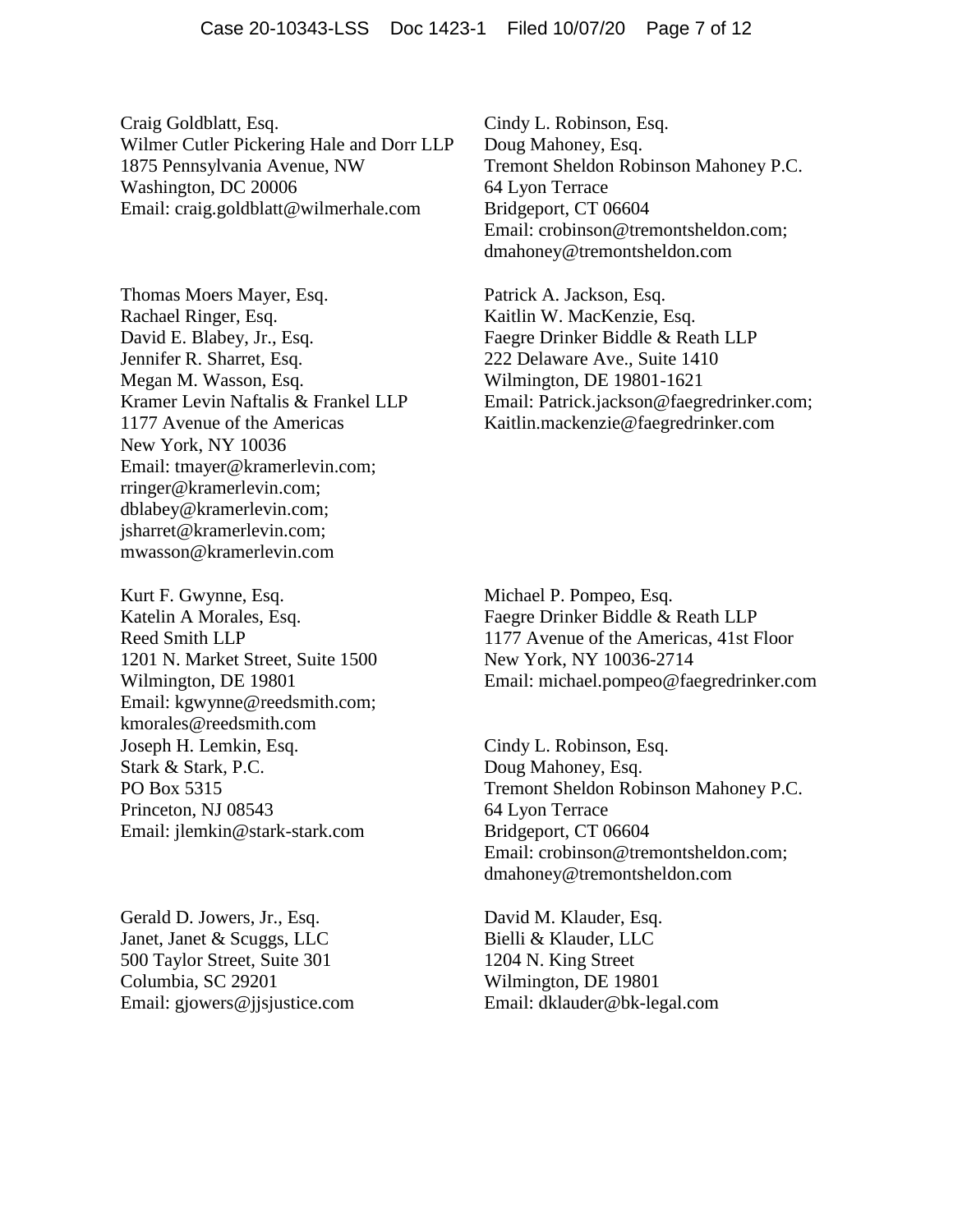Alan C. Hochheiser, Esq. Maurice Wutscher, LLP 23611 Chagrin Blvd., Suite 207 Beachwood, OH 44122 Email: ahochheiser@mauricewutscher.com

Michael T. Pfau, Esq. Jason P. Amala, Esq. Vincent T. Nappo, Esq. Pfau Cochran Vertetis Amala PLLC 403 Columbia Street, Suite 500 Seattle, WA 98104 Email: michael@pcvalaw.com; jason@pcvalaw.com; vnappo@pcvalaw.com

Karen C. Bifferato, Esq. Kelly M. Conlan, Esq. Connolly Gallagher LLP 1201 N. Market Street, 20th Floor Wilmington, DE 19801 Email: kbifferato@connollygallagher.com; kconlan@connollygallagher.com

Ryan S. Smethurst, Esq. Margaret H. Warner, Esq. McDermott Will & Emery LLP The McDermott Building 500 North Capitol Street, NW Washington, DC 20001-1531 Email: rsmethurst@mwe.com

David A. Lebowitz, Esq. Kaufman Lieb Lebowitz & Frick LLP 10 East 40th Street, Suite 3307 New York, NY 10016 Email: dlebowitz@kllf-law.com

Anthony M. Saccullo, Esq. Mary E. Augustine, Esq. A.M. Saccullo Legal, LLC 27 Crimson King Drive Bear, DE 19701 Email: ams@saccullolegal.com; meg@saccullolegal.com

Bill Bowden, Esq. Ashby & Geddes, P.A. 500 Delaware Avenue, 8th Floor P.O. Box 1150 Wilmington, DE 19899-1150 Email: wbowden@ashbygeddes.com

Anne Andrews, Esq. John C. Thornton, Esq. Andrews & Thornton 4701 Von Karman Avenue, Suite 300 Newport Beach, CA 92660 Email: aa@andrewsthornton.com; jct@andrewsthornton.com

Matthew S. Sorem, Esq. Nicolaides Fink Thorpe Michaelides Sullivan LLP 10 S. Wacker Drive, 21st Floor Chicago, IL 60606 Email: msorem@nicolaidesllp.com

Shawn M. Christianson, Esq. Buchalter, A Professional Corporation 55 Second Street, 17th Floor San Francisco, CA 94105-3493 Email: schristianson@buchalter.com

Bill Bowden, Esq. Ashby & Geddes, P.A. 500 Delaware Avenue, 8th Floor P.O. Box 1150 Wilmington, DE 19899-1150 Email: wbowden@ashbygeddes.com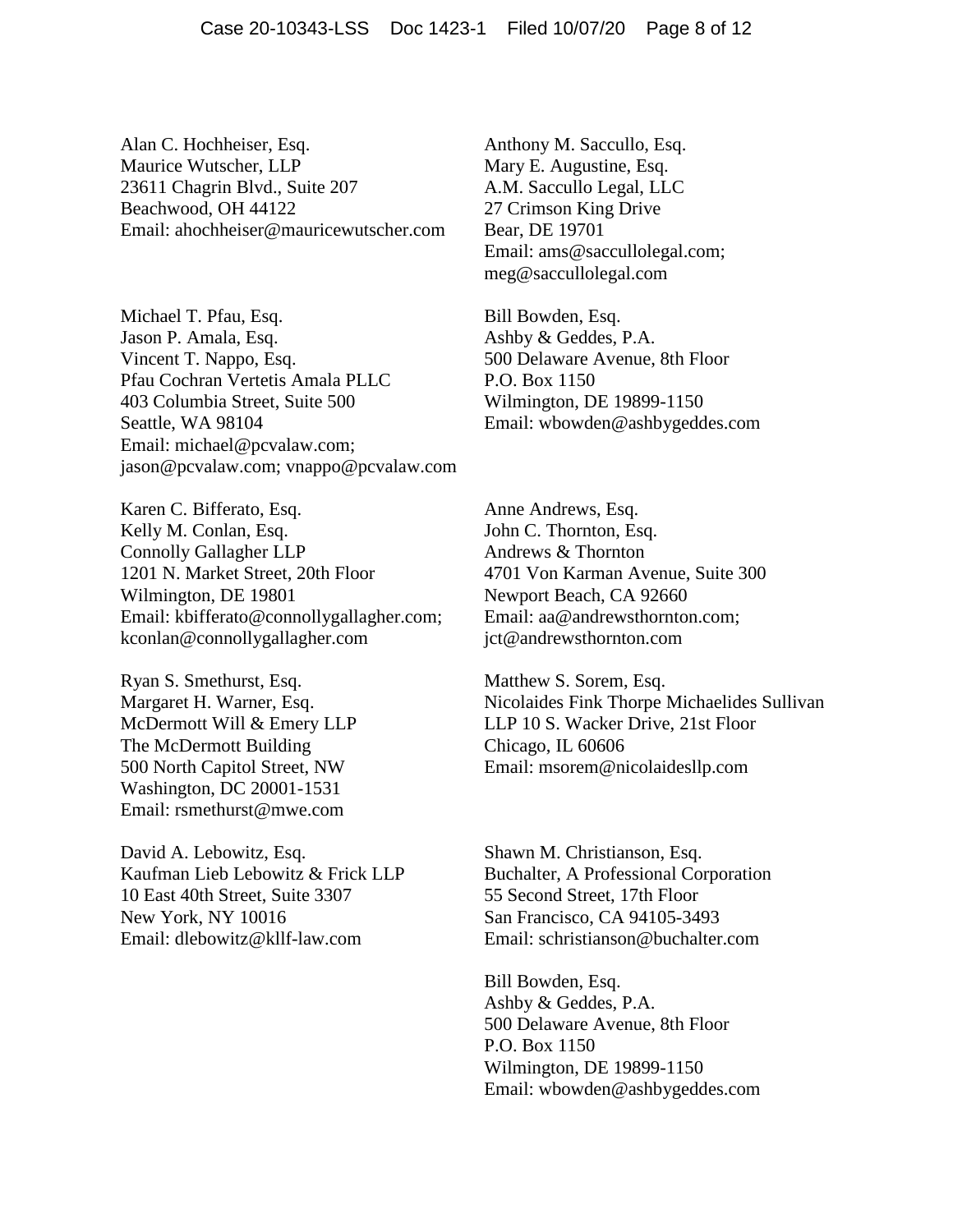Stamatios Stamoulis, Esq. Richard C. Weinblatt, Esq. Stamoulis & Weinblatt LLC 800 N. West Street, Suite 800 Wilmington, DE 19801 Email: stamoulis@swdelaw.com weinblatt@swdelaw.com

Tancred Schiavnoi, Esq. Janine Panchok-Berry, Esq. O'Melveny & Myers LLP Times Square Tower 7 Times Square New York, NY 10036-6537 Email: tschiavoni@omm.com; jpanchokberry@omm.com

Texas Attorney General's Office Bankruptcy & Collections Division Christopher S. Murphy, Assistant AG c/o Sherri K. Simpson, Paralegal P.O. Box 12548 Austin, TX 78711-2548 Email: christopher.murphy@oag.texas.gov; sherri.simpson@oag.texas.gov

R. Karl Hill, Esq. Seitz, Van Ogtrop & Green, P.A. 222 Delaware Avenue, Suite 1500 Wilmington, DE 19801 Email: khill@svglaw.com

Kim V. Marrkand, Esq. Nancy D. Adams, Esq. Laura Bange Stephens, Esq. Mintz, Levin, Corn, Ferris, Glovsky and Popeo, P.C. One Financial Center Boston, MA 02111 Email: kmarrkand@mintz.com; ndadams@mintz.com; lbstephens@mintz.com

Michael J. Joyce, Esq. The Law Offices of Joyce, LLC 1225 King St., Suite 800 Wilmington, DE 19801 Email: mjoyce@mjlawoffices.com

Kevin Coughlin, Esq. Lorraine Armenti, Esq. Michael Hrinewski, Esq. Coughlin Duffy, LLP 350 Mount Kemble Ave. Morristown, NJ 07960 Email: kcoughlin@coughlinduffy.com; larmenti@coughlinduffy.com; mhrinewski@coughlinduffy.com

Douglas R Gooding, Esq. Jonathan D. Marshall, Esq. Michael J. Foley, Jr., Esq. Choate, Hall & Stewart LLP Two International Place Boston, MA 02110 Email: dgooding@choate.com; jmarshall@choate.com; mjfoley@choate.com

William E. Winfield, Esq. Nelson Comis Kettle & Kinney LLP 300 E. Esplanade Drive, Suite 1170 Oxnard, CA 93036 Email: wwinfield@calattys.com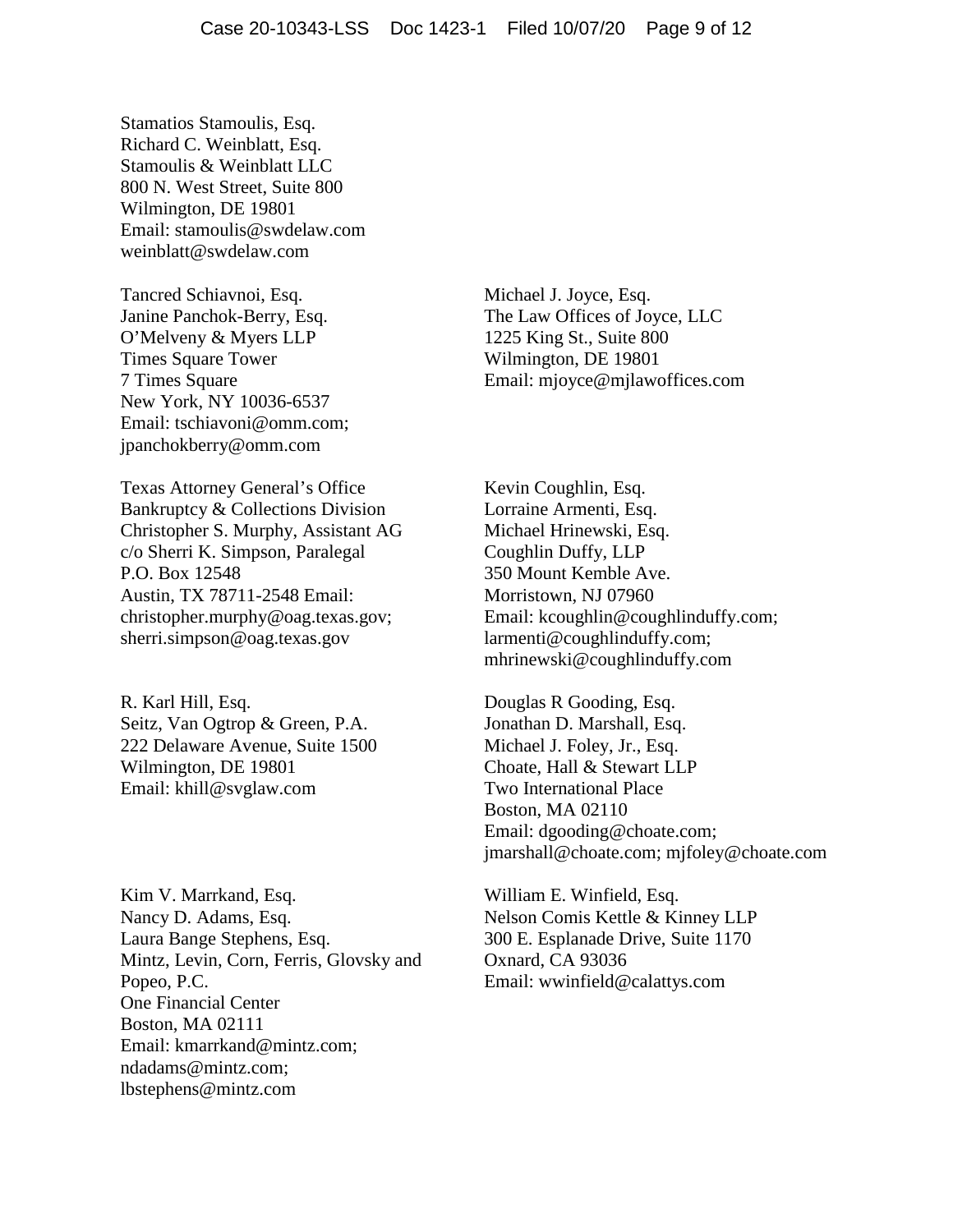Richard A. Barkasy, Esq. Kristi J. Doughty, Esq. Schnader Harrison Segal & Lewis LLP 824 N. Market Street, Suite 800 Wilmington, DE 19801-4939 Email: rbarkasy@schnader.com; kdoughty@schnader.com

Henry C. Shelton, III, Esq. Adams and Reese LLP 6075 Poplar Avenue, Suite 700 Memphis, TN 38119 Email: henry.shelton@arlaw.com

James Tobia, Esq. The Law Office of James Tobia, LLC 1716 Wawaset Street Wilmington, DE 19806 Email: jtobia@tobialaw.com

Domenic E. Pacitti, Esq. Klehr Harrison Harvey Branzburg LLP 919 Market Street, Suite 1000 Wilmington, DE 19801 Email: dpacitti@klehr.com

Stephen Crew, Esq. Peter Janci, Esq. Crew Janci LLP 1200 NW Naito Parkway, Suite 500 Portland, OR 97209 Email: steve@crewjanci.com; peter@crewjanci.com

Britton C. Lewis, Esq. Carruthers & Roth, P.A. 235 N. Edgeworth St. Greensboro, NC 27401 Email: bcl@crlaw.com

Erin R. Fay, Esq. Gregory J. Flasser, Esq. Bayard, P.A. 600 N. King Street, Suite 400 Wilmington, DE 19801 Email: efay@bayardlaw.com; gflasser@bayardlaw.com

Bruce W. McCullough, Esq. Bodell Bové, LLC 1225 N. King Street, Suite 1000 Wilmington, DE 19801 Email: bmccullough@bodellbove.com

Morton R. Branzburg, Esq. Klehr Harrison Harvey Branzburg LLP 1835 Market Street, Suite 1400 Philadelphia, PA 19103 Email: mbranzburg@klehr.com

William D. Sullivan, Esq. Sullivan Hazeltine Allinson LLC 919 N. Market Street, Suite 420 Wilmington, DE 19801 Email: bsullivan@sha-llc.com

Michael G. Kelly, Esq. Kelly, Morgan Dennis, Corzine & Hansen, P.C. PO Box 1311 Odessa, TX 79760-1311 Email: mkelly@kmdfirm.com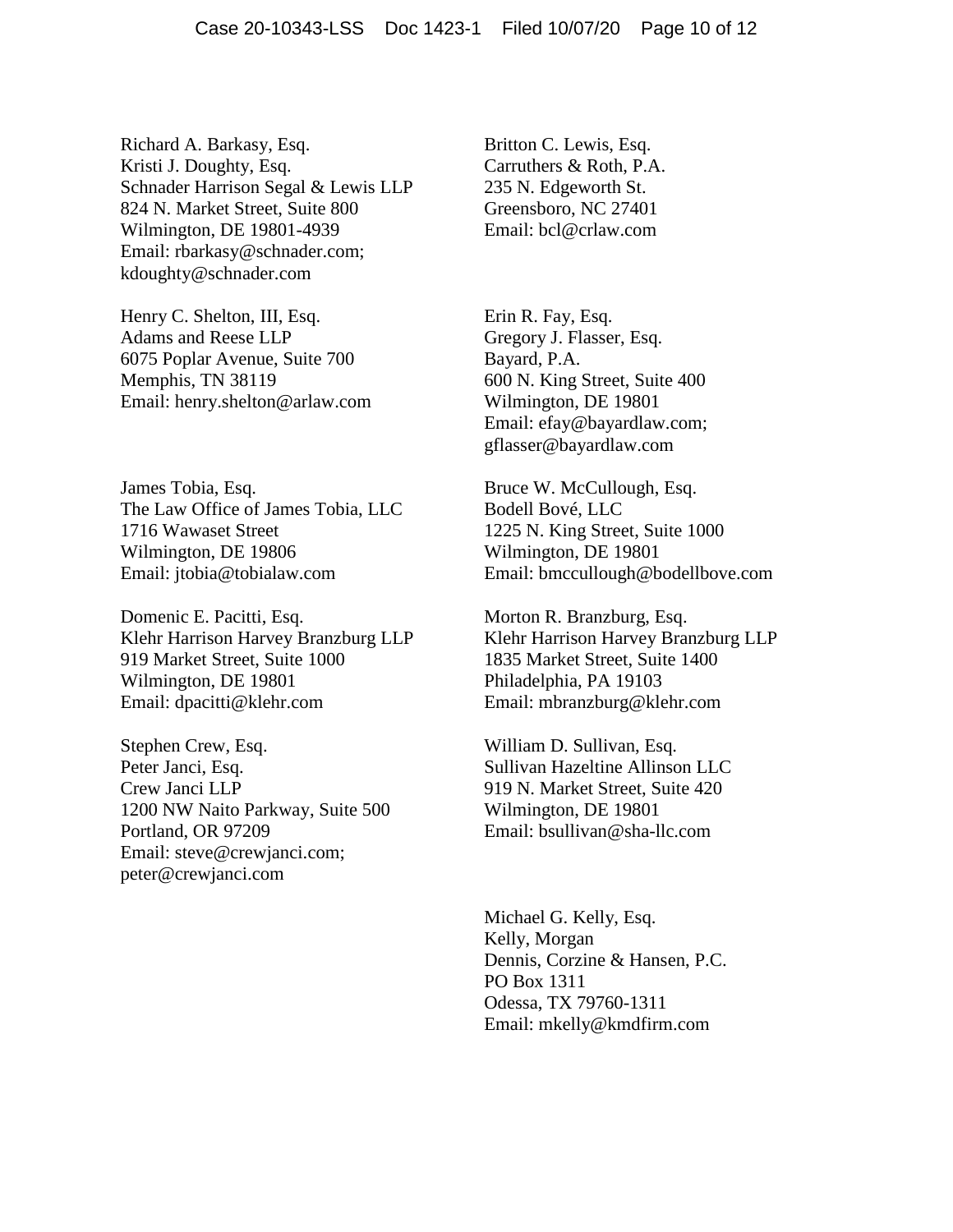Larry R. Boyd, Esq. Chad Timmons, Esq. Emily M. Hahn, Esq. Abernathy, Roeder, Boyd & Hullett, P.C. 1700 Redbud Blvd, Suite 300 McKinney, TX 75069 Email: lboyd@abernathy-law.com; ctimmons@abernathy-law.com; ehahn@abernathy-law.com; bankruptcy@abernathy-law.com

Peter Muthig, Esq. Maricopa County Attorney's Office Civil Services Division 225 W. Madison Street Phoenix, AZ 85003 Email: muthigk@mcao.maricopa.gov

Kami Quinn, Esq. Emily Grim, Esq. Meredith Neely, Esq. Jasmine Chalashtori, Esq. Gilbert LLP 700 Pennsylvania Avenue, SE, Suite 400 Washington, DC 20003 Email: quinnk@gilbertlegal.com; grime@gilbertlegal.com; neelym@gilbertlegal.com; chalashtorij@gilbertlegal.com

Flordia M. Henderson, Esq. PO Box 30604 Memphis, TN 38130-0604 Email: flordia@fhendersonlaw.net

David J. Molton, Esq. Brown Rudnick LLP Seven Times Square New York, NY 10036 Email: dmolton@brownrudnick.com

Amish R. Doshi, Esq. Doshi Legal Group, P.C. 1979 Marcus Avenue, Suite 210E Lake Success, NY 11042 Email: amish@doshilegal.com

Don Stecker, Esq. Linebarger Goggan Blair & Sampson, LLP 112 E. Pecan Street, Suite 2200 San Antonio, TX 78205 Email: sanantonio.bankruptcy@publicans.com

Laura L. McCloud, Esq. c/o TN Attorney General's Office Bankruptcy Division PO Box 20207 Nashville, TN 37202-0207 Email: agbankdelaware@ag.tn.gov